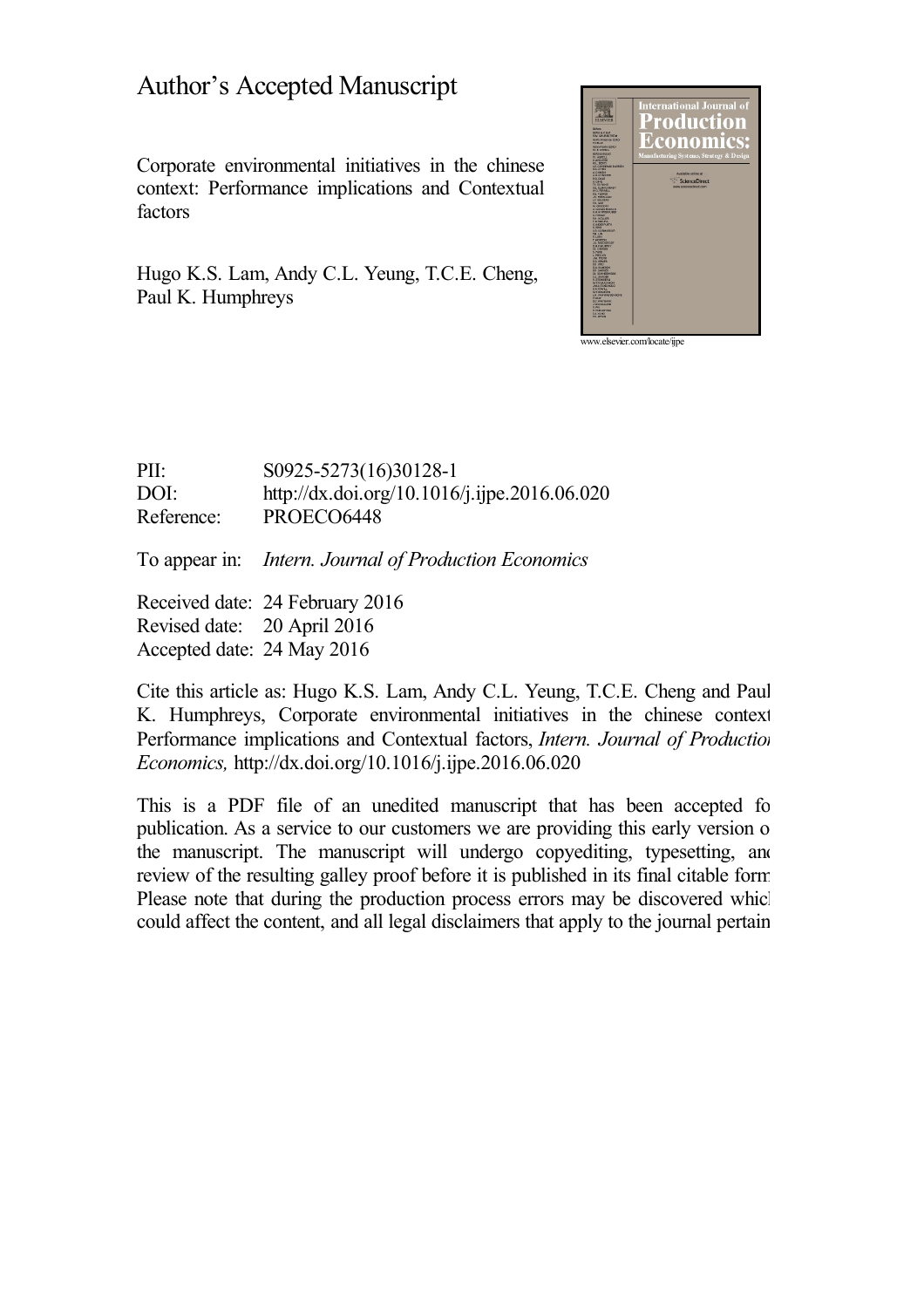## Corporate Environmental Initiatives in the Chinese Context:

Performance Implications and Contextual Factors

Hugo K. S. Lam Management School University of Liverpool, UK Email: hugolam@liverpool.ac.uk

Andy C. L. Yeung\* Department of Logistics and Maritime Studies The Hong Kong Polytechnic University, Hong Kong Email: andy.yeung@polyu.edu.hk Telephone: (852) 2766 4063 Fax: (852) 2330 2704

T. C. E. Cheng Department of Logistics and Maritime Studies The Hong Kong Polytechnic University, Hong Kong Email: edwin.cheng@polyu.edu.hk

Paul K. Humphreys Department of Management and Leadership University of Ulster, UK E-mail: pk.humphreys@ulster.ac.uk

\*corresponding author

Keywords: corporate environmental initiatives; abnormal returns; event study; China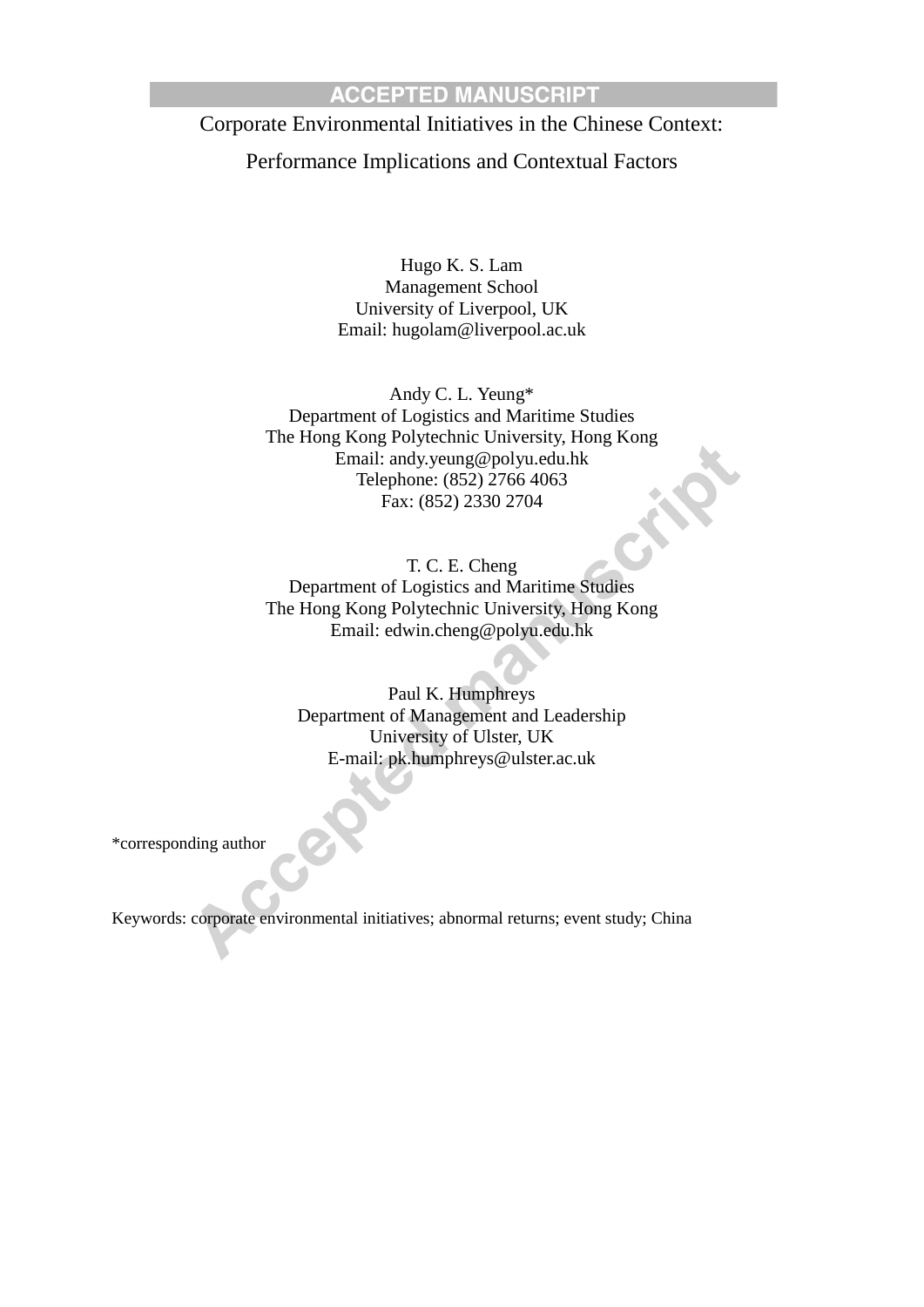#### Abstract

Although a number of studies have been conducted on the relationship between environmental management and firm performance, most of them are conducted in the Western context. Due to the unique social and economic environments in China, the performance implications of environmental management might be quite different in the Chinese context. We examine the impact of corporate environmental initiatives (CEIs) on the market value of firms in China. We find that, in contrast to the findings in the Western context, Chinese investors react negatively to CEI announcements. The negative reaction is more significant when the announcements are related to processes rather than products, and for state-owned enterprises rather than privately-owned corporations. However, there is no difference whether the CEI is self-declared or third-party endorsed. Overall, our research indicates that Chinese investors consider CEIs to be in conflict with shareholder interest. In particular, CEIs in state-owned enterprises might be considered by investors as signals that firms need to sacrifice profits to shoulder more social responsibility.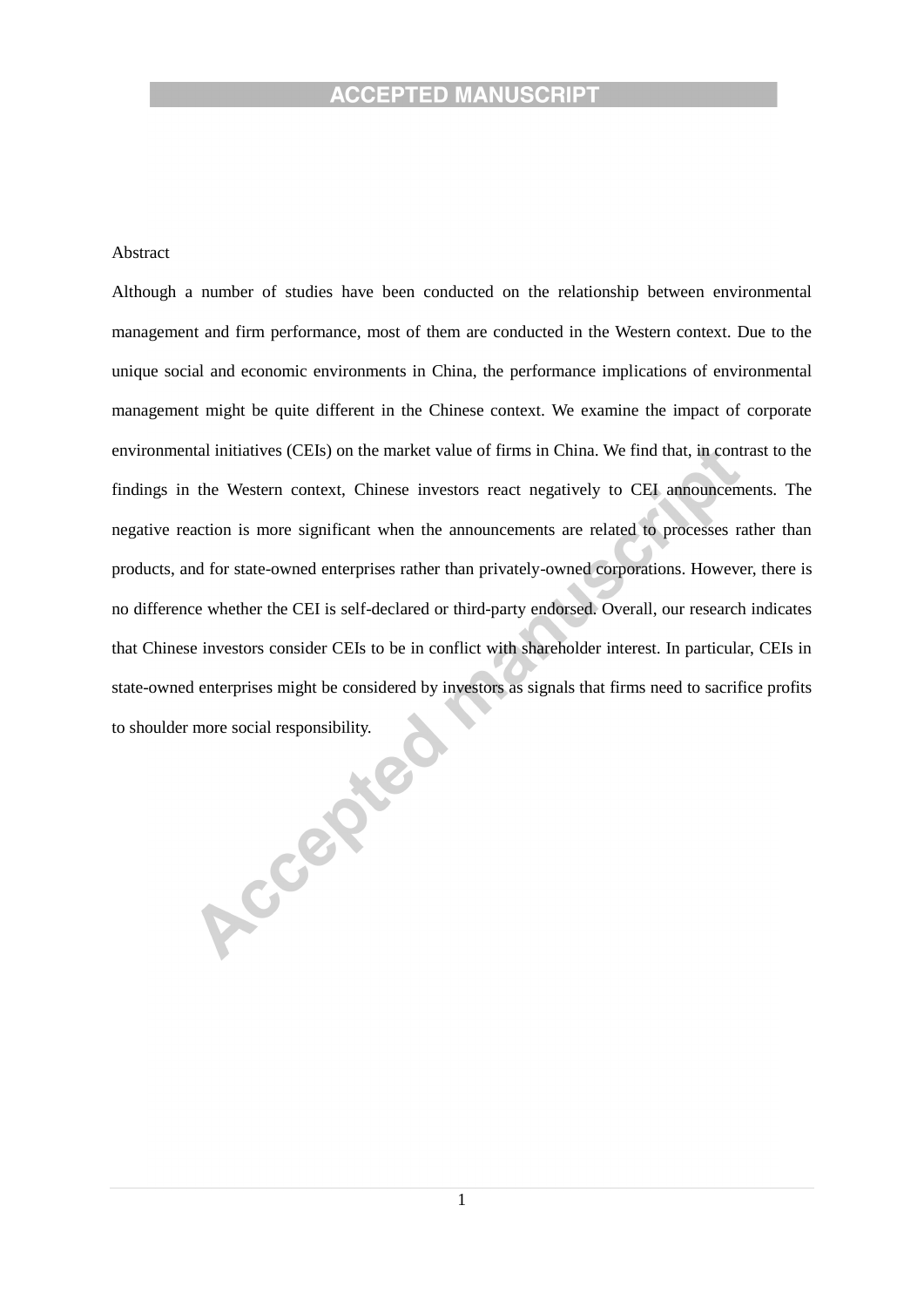#### 1. Introduction

The financial implications of firms' environmental practices have attracted researchers' attention for years (Klassen and McLaughlin, 1996; Lucas and Noordewier, 2016). Various studies have been conducted to address a simple yet important question: Does it pay to be green? (Dixon-Fowler et al., 2013; Hart and Ahuja, 1996; Stefan and Paul, 2008). A common approach employed to answer this question is the event study methodology, which quantifies stock market reactions to the announcements of corporate environmental initiatives (CEIs) (Gilley et al., 2000; Jacobs et al., 2010). While the event study results vary, some recent reviews observe that "it pays to be green" has become the predominant finding among studies (Endrikat, 2015; Molina-Azorín et al., 2009). However, these reviews also find that as prior studies have mainly focused on Western countries, especially in the US context, "further research on non-US firms is needed to assess whether the mainstream results are consistent with findings for other countries" (Blanco et al., 2009, p. 498).

Such a concern is especially valid in the context of developing countries such as China, in which environmental regulations and customers' preferences are quite different from those in the US and other Western countries (Economy and Lieberthal, 2007; Hsu et al., 2014; Marquis et al., 2011; Zhu, 2015). As a result, it is questionable whether the predominant finding that "it pays to be green" still holds in the Chinese context. Moreover, while it is important to understand whether it pays to be green, recent reviews have pointed out that it is even more critical to explain when it pays to be green in order to provide more insightful implications for theory and practice (Dixon-Fowler et al., 2013). Therefore, our research attempts to investigate whether and when it pays to be green in China.

Conducting an event study of 556 CEI announcements of Chinese firms over a ten-year period 2005 to 2014, we find that Chinese investors react negatively to CEI announcements. More specifically, over a two-day event window from the event day to the day after the event (i.e., days 0 to 1), the mean and median cumulative abnormal returns (CARs) are -0.28% and -0.33%, respectively. Moreover, the CARs are statistically significant based on the t-test ( $p < 0.05$ ) and Wilcoxon signed-rank test ( $p < 0.01$ ).

We then adopt signalling theory to explore when it pays to be green in China. Signalling theory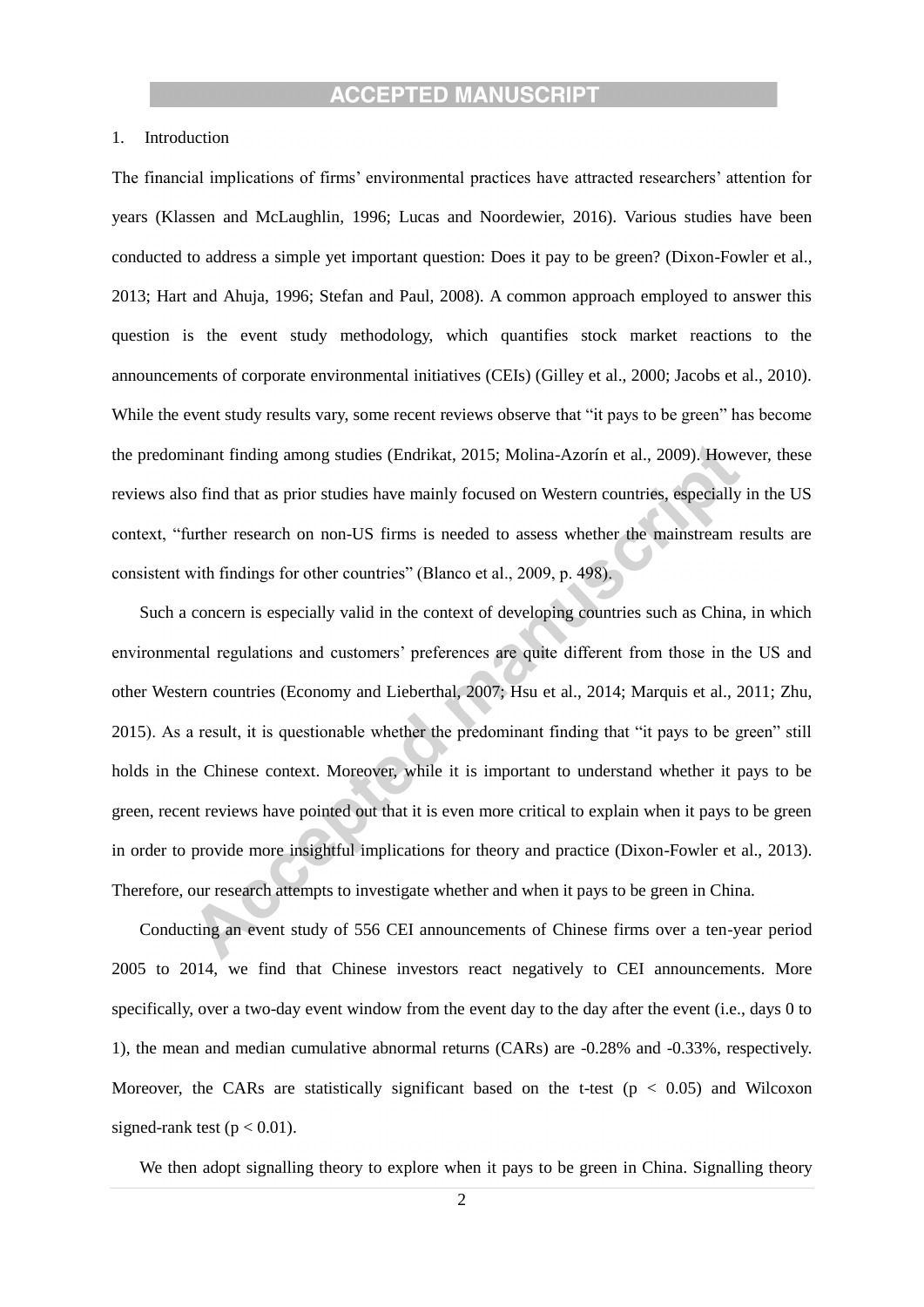suggests that in the situation of information asymmetry, one party may need to rely on some observable signals sent by another party to interpret the underlying capabilities of the latter (Connelly et al., 2011). Applying to our research context, the extent to which Chinese investors value CEIs may depends on how they view the observable signals contained in CEI announcements. Signalling theory thus enables us to hypothesize how the observable characteristics of CEIs and firms may send different signals to Chinese investors, resulting in different stock market reactions to firms' CEI announcements. Consistent with our signalling logic, we find that the stock market reactions are more negative for process-focused (rather than product-focused) CEIs and state-owned (rather than privately-owned) firms. However, there is no difference in stock returns between self-declared and third-party certified CEIs.

Our research is important in several ways. First, while the financial implications of CEIs have been well studied in the Western context (Gilley et al., 2000; Jacobs et al., 2010), little is known about how stock markets may react to Chinese firms' CEI announcements. Our research fills this gap by documenting the CARs of 556 CEI announcements in China over a ten-year period 2005 to 2014. Moreover, the negative CARs found in our research challenge the pervasive claim that "it pays to be green" (Endrikat, 2015; Molina-Azorín et al., 2009) and highlight the importance of taking the national context into account when studying the financial implications of CEIs.

In addition to the main effect, our research also documents how stock market reactions could vary across different CEIs and firms. These findings enable practitioners to gain a better understanding of not only whether but also when it pays to be green in China. Finally, the signalling perspective adopted in our research may offer a fruitful theoretical foundation for future research on CEIs.

#### 2. Literature and Hypothesis Development

#### 2.1. CEIs and their impacts on financial performance

Consistent with prior studies (e.g., Gilley et al., 2000; Jacobs et al., 2010), we define CEIs as firms' efforts to reduce the negative environmental impact or to enhance the positive environmental benefit of their products or processes. CEIs can be either process-focused, such as the implementation of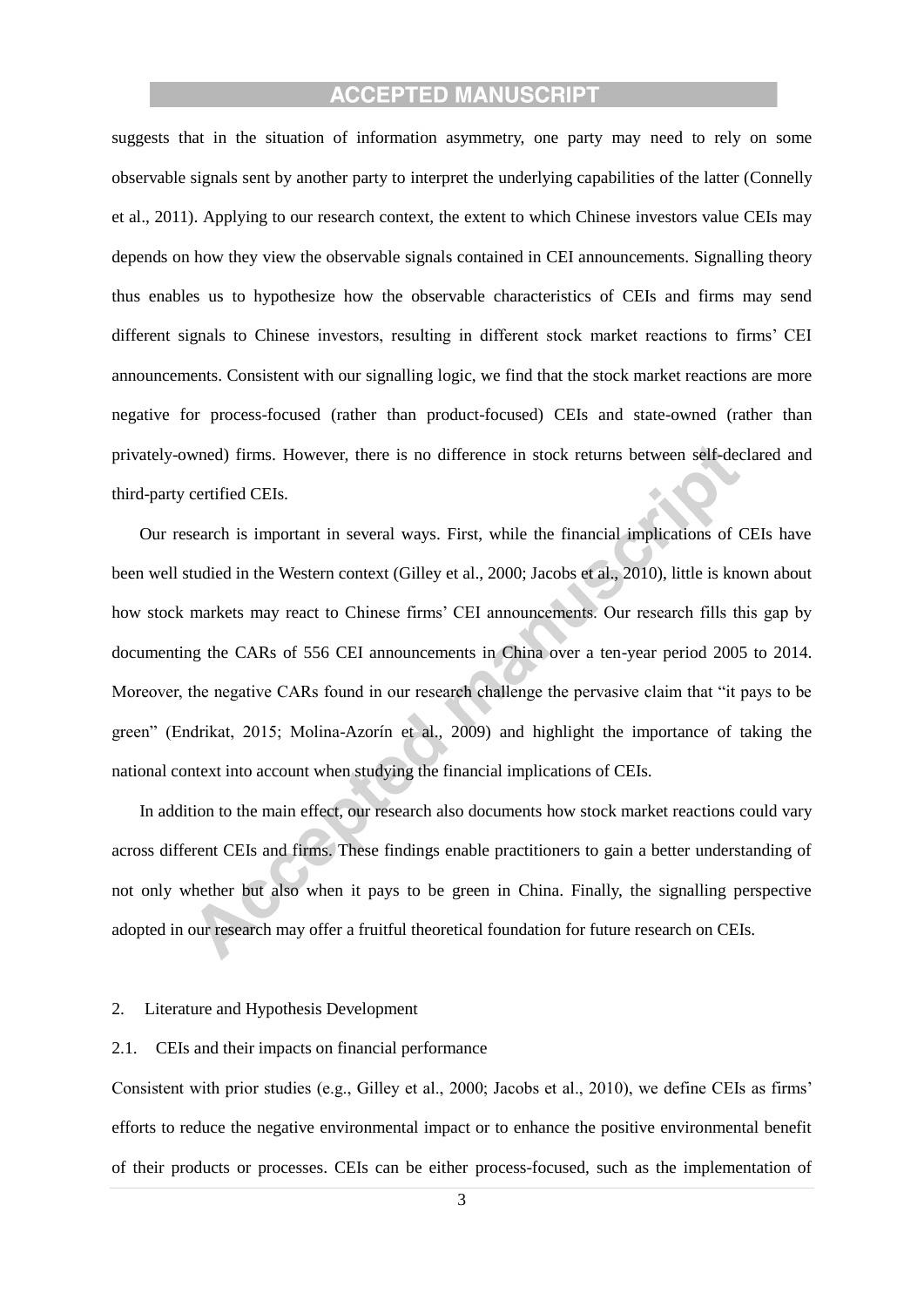green manufacturing systems, or product-focused, such as the introduction of eco-friendly products (Aragon-Correa and Sharma, 2003; Christmann, 2000). On the other hand, firms can decide whether third-party verification or certification is involved in their CEIs (Jacobs et al., 2010). For instance, firms may implement environmental management systems with or without third-party certification (e.g., ISO 14001).

The links between CEIs and financial performance have been well studied in the Western context (e.g., Gilley et al., 2000; Jacobs et al., 2010; Klassen and McLaughlin, 1996; Wassmer et al., 2014). Prior studies on CEIs commonly agree that CEIs can help firms improve financial performance through two different mechanisms, namely cost reduction and revenue gain (Jacobs et al., 2010). First, CEIs are able to reduce costs because of the consumption of less energy and material, migration of environmental risks and crises, and avoidance of environmental lawsuits and legal settlements. On the other hand, CEIs enable firms to increase revenues by enhancing the loyalty of existing customers, attracting new and environmentally sensitive customers, and earning higher margins for eco-friendly products. These arguments have gained empirical support in the literature (see, e.g., Albertini, 2013; Dixon-Fowler et al., 2013; Molina-Azorín et al., 2009). In particular, a recent meta-analytic review shows positive relationships between CEIs and stock market reactions across prior studies (Endrikat, 2015).

Researchers increasingly adopt the event study methodology to investigate how Chinese investors react to various corporate events or initiatives such as mergers and acquisitions (Gaur et al., 2013), marketing channel expansions (Homburg et al., 2014), IT investments (Meng et al., 2007), and product recalls (Zhao et al., 2013). After an extensive search, we identify some related event studies concerning environmental management in China (e.g., Kong et al., 2014; Lyon et al., 2013; Xu et al., 2012) and discuss how they are different from our research on Chinese firms' environmental initiatives. For instance, Kong et al. (2014) studied the impact of an environmental policy (i.e., the carbon emission rights trading scheme (CERTS) announced on 29 October 2011), rather than corporate initiatives, on the market value of Chinese firms. On the other hand, Xu et al. (2012) investigated how stock markets react to Chinese firms' environmental violation events, rather than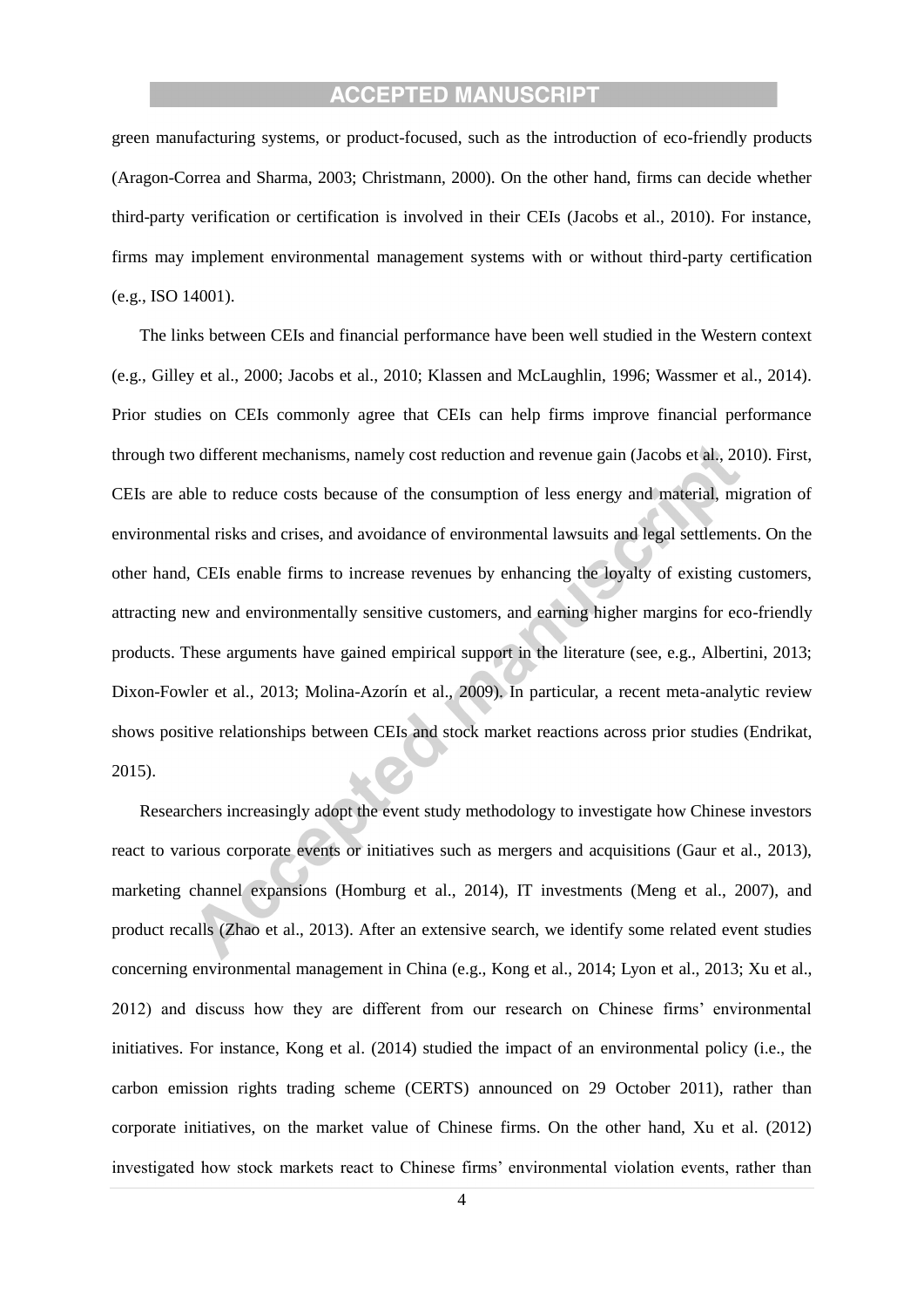their environmental protection efforts. Finally, Lyon et al. (2013) examined stock market reactions to environmental awards initiated by a third-party in China (i.e., China Entrepreneur Club), rather than the environmental efforts initiated by Chinese firms themselves. Therefore, to the best of our knowledge, our research represents one of the first attempts to quantify stock market reactions to CEI announcements in China.

On the other hand, due to the different environmental regulations and customers' preferences in China (Economy and Lieberthal, 2007; Marquis et al., 2011), it is questionable whether the positive relationships between CEIs and stock market reactions found in Western countries (Endrikat, 2015) still hold in the Chinese context. Some prior event studies (e.g., Lyon et al., 2013; Xu et al., 2012), although different from our research, have raised the same concern. For instance, Lyon et al. (2013) found that winning environmental awards in China has no effect and, in some cases, even has a negative impact on shareholder value; Xu et al. (2012) revealed that environmental violation events have less negative effects on the market value of Chinese firms, compared with firms in other developed countries. Therefore, Chinese investors may not appreciate the cost reduction and revenue gain mechanisms of CEIs in China for various reasons.

First, CEIs may not be regarded as an attractive option for Chinese firms to reduce cost. As the environmental regulations in China are less stringent compared with those in Western countries such as the US (Dixon-Fowler et al., 2013), Chinese firms "find it cheaper simply to pay fines than to adhere to the regulations" (Economy and Lieberthal, 2007, p. 93). Moreover, competition for economic growth among different areas in China results in lax enforcement of the environmental regulations by local governments (Marquis et al., 2011), making it less likely to punish environmentally irresponsible but economically important firms. As a result, instead of reducing cost, CEIs may be viewed as costly investments for Chinese firms.

On the other hand, Chinese firms may not benefit from CEIs in terms of revenue gain. Chinese customers are less environmentally aware compared with their counterparts in Western countries (Hsu et al., 2014). As a result, they may not view products' environmental impacts as an important consideration in their buying decision process. Moreover, due to the significant differences in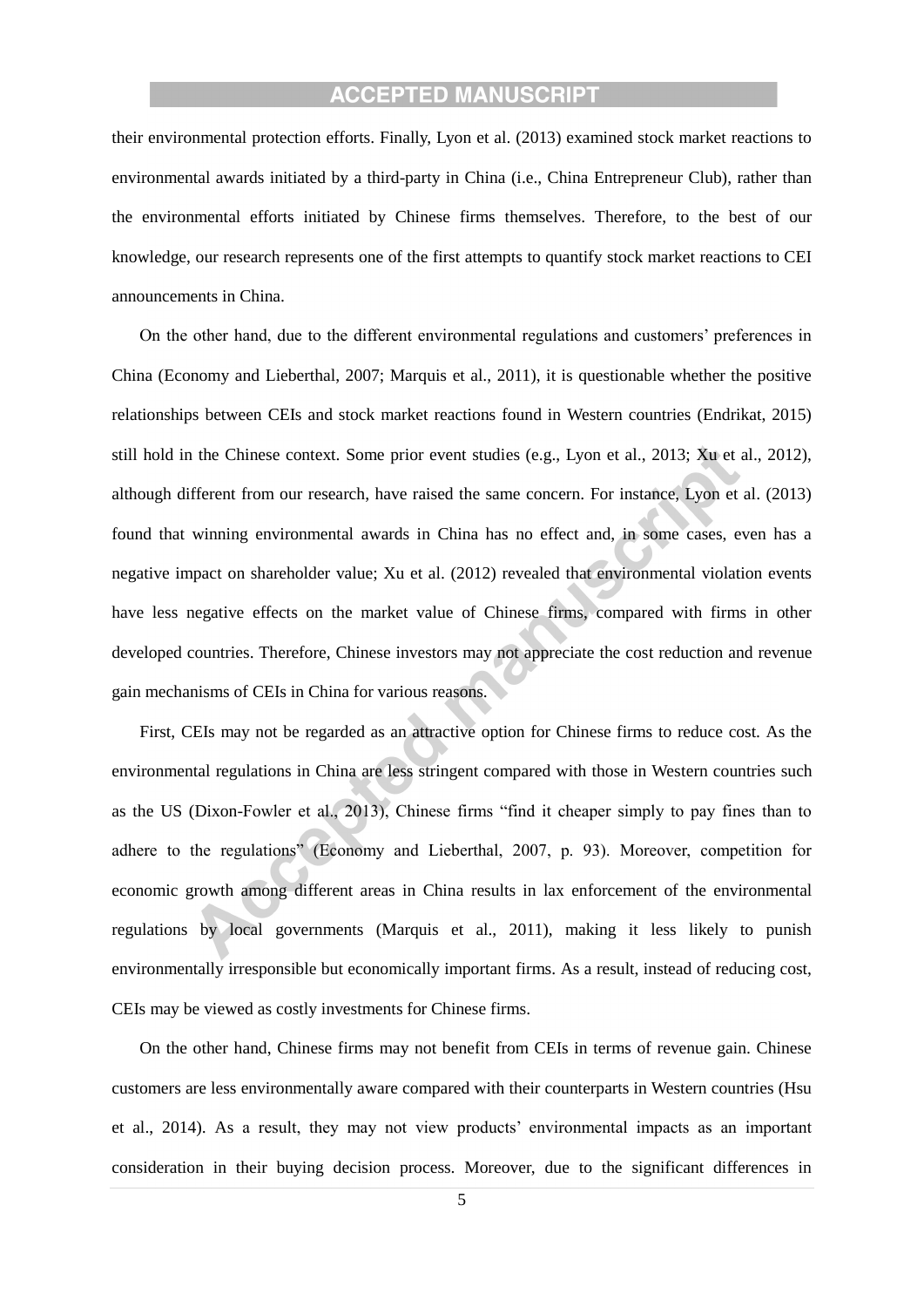individual incomes between China and Western countries (Malik, 2013), Chinese customers are more price-sensitive and thus may prefer products with lower prices rather than with better environmental performance. Given that the cost reduction and revenue gain mechanisms of CEIs may have opposite effects in Chinese firms compared with those in the Western economies, we expect negative, rather than positive, stock market reactions to CEI announcements of Chinese firms. Therefore, we propose that

H1. Stock markets react negatively to Chinese firms' CEI announcements.

#### 2.2. A signalling perspective on stock market reactions to CEIs in China

Although we expect a negative impact of CEIs on shareholders' value in the Chinese context, the magnitude of this impact may depend on the specific CEIs and firms concerned. Some recent reviews (e.g., Dixon-Fowler et al., 2013; Endrikat, 2015) have also urged researchers to move from simply answering ''does it pay to be green?'' to gaining a better understanding of ''when does it pay to be green?'' Accordingly, we adopt signalling theory to explore how the characteristics of CEIs and firms in China may send different signals to investors regarding the cost reduction and revenue gain opportunities of CEIs, thus resulting in different stock market reactions.

Signalling theory applies to the situation of asymmetric distribution of information between two parties in which certain underlying capabilities of one party are unobservable to the other party (Connelly et al., 2011; Neto et al., 2016). In the case of CEIs in China, when a firm announces its CEI, the cost reduction and revenue gain capabilities of the CEI may be not easily unobserved by external investors. Signalling theory suggests that in this situation, the latter may need to rely on other observable characteristics of the former to interpret the former's underlying capabilities (Gao et al., 2010). As a result, investors may rely on other observable characteristics of the particular firm and CEI concerned to interpret the financial consequences of the firm's CEI.

We first consider how the focuses of firms' CEIs may send different signals to investors, leading to different stock market reactions. Firms' CEIs can be focused on either processes or products (Aragon-Correa and Sharma, 2003; Christmann, 2000): while process-focused CEIs centre on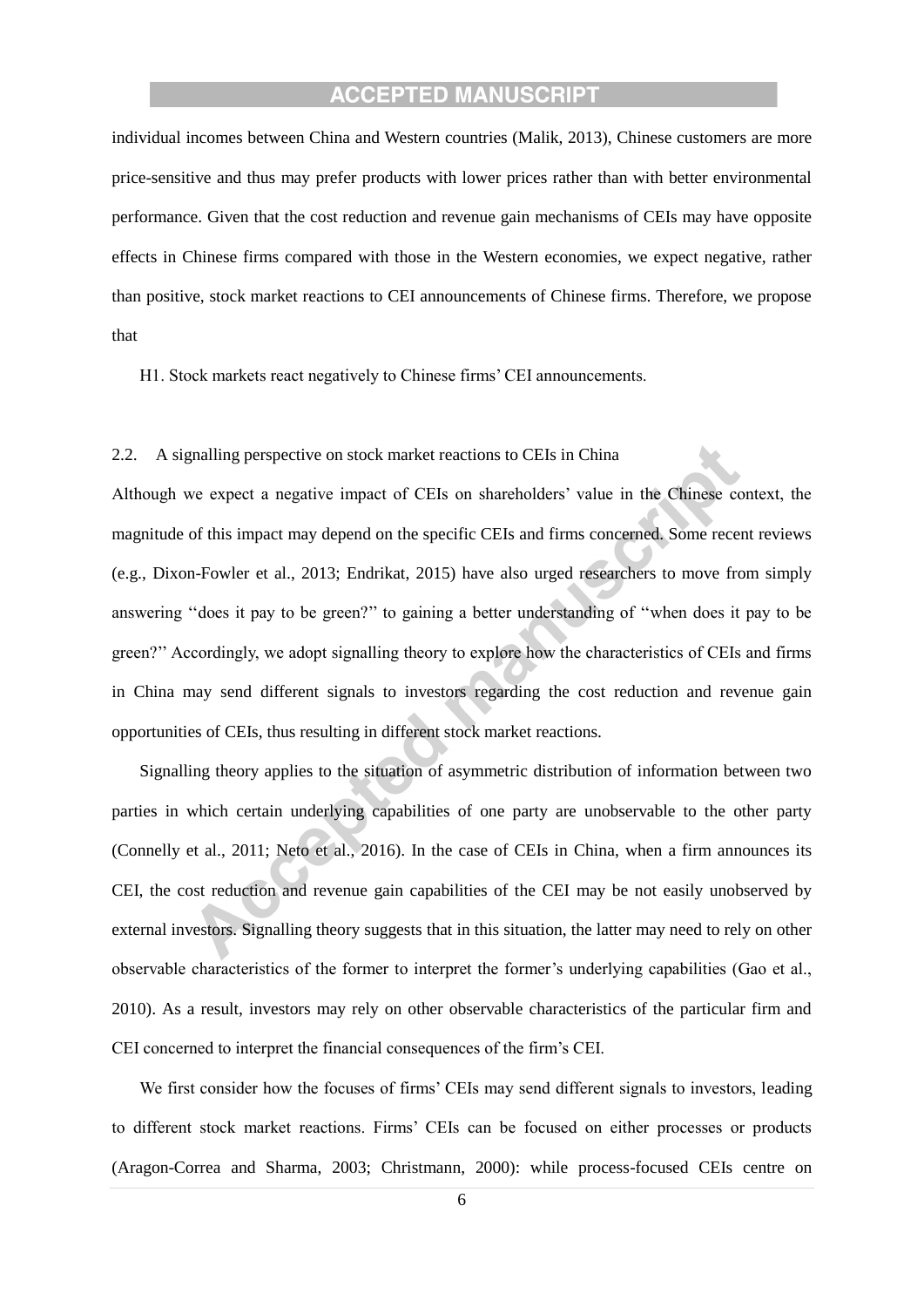operational processes such as manufacturing systems and logistics activities, product-focused CEIs concern the environmental impact of firms' products and services (Gilley et al., 2000). Due to such a difference, prior studies suggest that firms implement process-focused CEIs to reduce cost whilst product-focused CEIs to increase revenue (Albertini, 2013; Christmann, 2000). In the context of China, investors may view process-focused CEIs as less effective compared with product-focused CEIs for several reasons. First, although the environmental regulations in China have become more stringent in recent years and some local governments have begun to redouble enforcement of regulations (Marquis et al., 2011), firms can move their processes to other areas with lax enforcement of regulations rather than to improve the environmental performance of their existing processes, making process-focused CEIs a less favourable choice for firms to reduce cost. On the other hand, as a result of improved environmental education and increased personal incomes of Chinese customers in recent years (Hays, 2014), some Chinese customers may be willing to pay more for and/or buy more eco-friendly products, benefiting firms with product-focused CEIs. Finally, because of their different focuses, process-focused CEIs are less visible to firms' stakeholders compared with product-focused CEIs (Gilley et al., 2000). Signalling theory also emphasizes the importance of signal visibility because "signals that are more visible are more effective" (Connelly et al., 2011, p. 48). The invisibility of process-focused CEIs becomes even more prominent in the context of China where information is less transparent compared with in Western countries (Williams, 2015), thus making it difficult for investors to value the financial benefits of Chinese firms' process-focused CEIs. Therefore, we propose that

H2. The stock market reactions to Chinese firms' CEI announcements are more negative when the CEIs are process-focused rather than product-focused.

We then consider how the ownership of the announcing firms may signal different objectives of their CEIs, thus affecting stock market reactions. Compared with privately-owned firms, state-owned firms in China bear other political and social responsibilities beyond creating shareholder wealth (Chen et al., 2010; Cui and Jiang, 2012; Zhu et al., 2016). As a result, state-owned firms may not view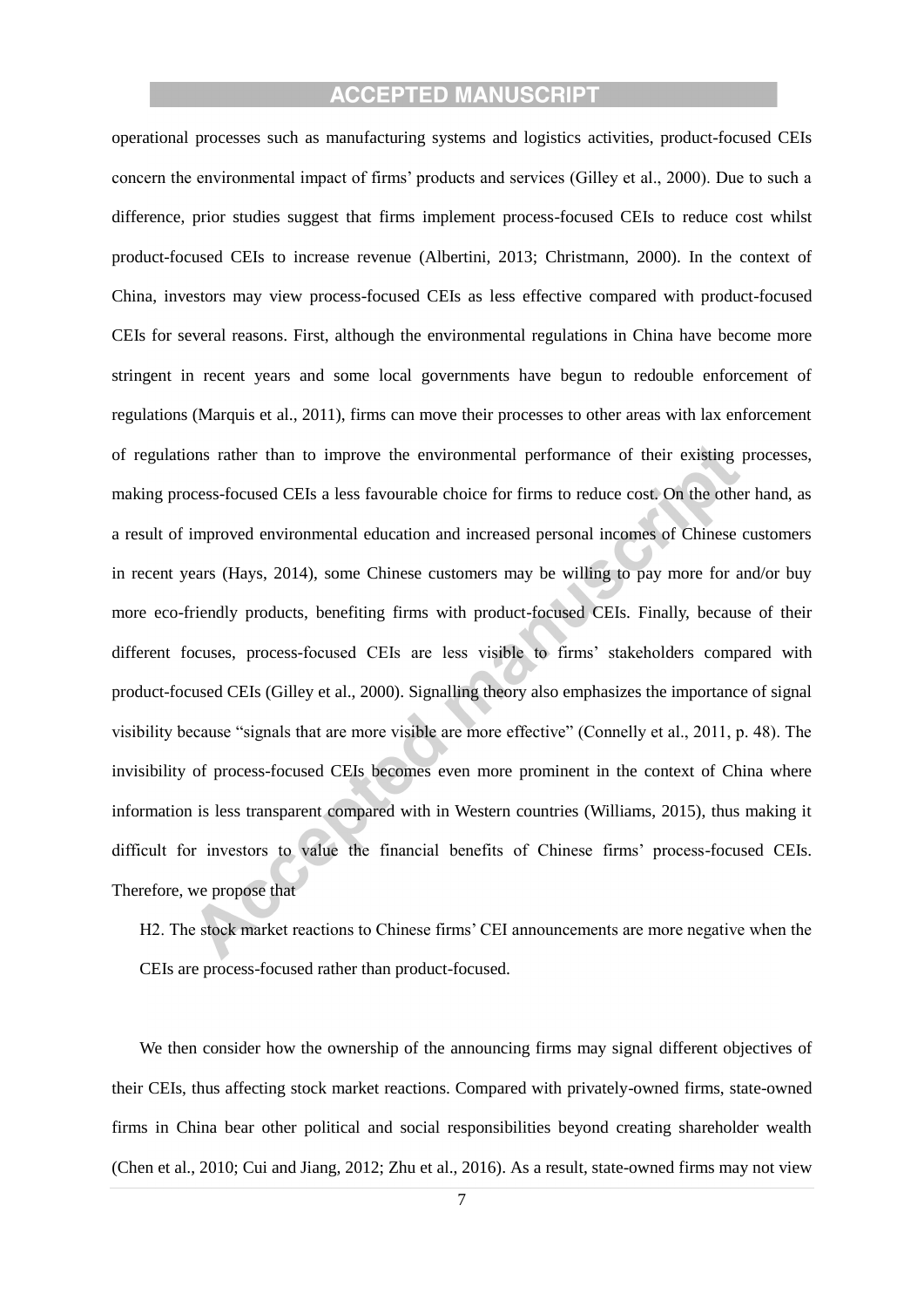CEIs as tools to reduce cost or to increase revenue, but as tasks assigned by the central or local government. For instance, Chongqing Iron and Steel Company Limited, a state-owned Chinese firm, relocated its factories in response to the local government's environmental improvement policy, even though the relocation "caused the amount of liability increased and the finance costs rose sharply" (ET Net News Agency, 2015). On the other hand, privately-owned firms are more concerned about maximizing shareholders' value (Friedman, 1970; Kramer, 2012). As a result, their CEIs, if implemented, are more likely to aim for creating shareholder wealth, through either cost reduction or revenue gain. Due to such a difference in the objectives of implementing CEIs, we expect that state-owned firms' shareholders may benefit less from CEIs compared with those of privately-owned firms. Therefore, we propose that

H3. The stock market reactions to Chinese firms' CEI announcements are more negative when the firms are state-owned rather than privately-owned.

Finally, we are interested in knowing whether third-party assessment or certification increases signal credibility, thus resulting in more favourable stock market reactions. While firms can implement CEIs with or without the involvement of independent third parties, prior studies (e.g., Cordeiro and Tewari, 2015; Jacobs et al., 2010; Klassen and McLaughlin, 1996) argued that third-party assessment or certification, usually requiring detailed documentation, extensive examination, and objective evidence, conveys more creditable signals regarding firms' CEIs, and thus are more likely to be valued by investors. Empirically, researchers have documented the positive financial impact of various types of third-party environmental certifications or awards such as the certification of environmental management systems (de Jong et al., 2014), environmental awards (Klassen and McLaughlin, 1996), and environmental rankings (Cordeiro and Tewari, 2015). The signalling effects of third-party certification may be particularly important in the context of China in which corporate information is less transparent (Williams, 2015). As a result, third-party certification may help reduce investors' uncertainty about Chinese firms' CEIs, thus leading to better stock market reactions. Therefore, we propose that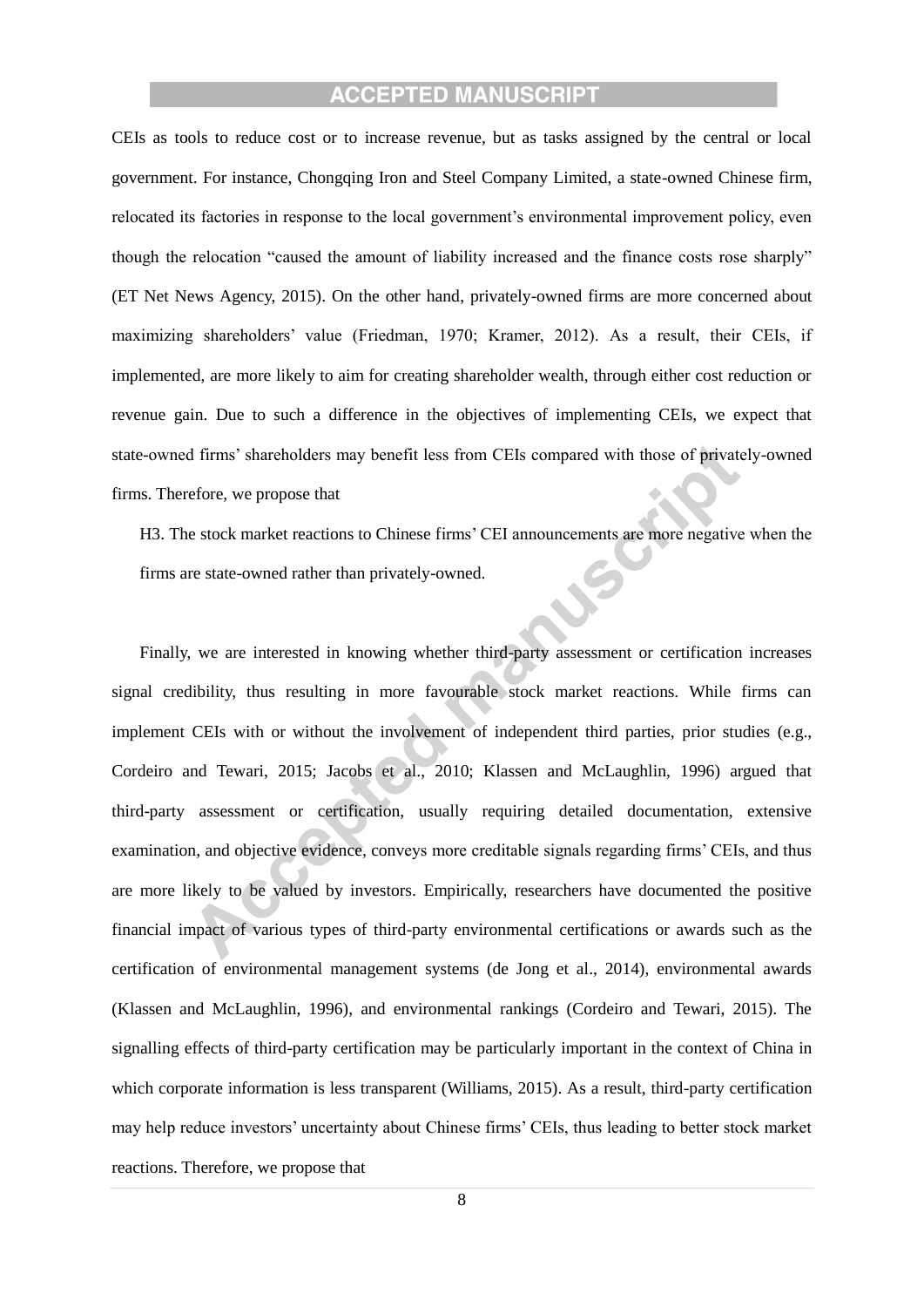H4. The stock market reactions to Chinese firms' CEI announcements are less negative when the CEIs are third-party certified rather than self-declared.

#### 3. Methods

#### 3.1. Data collection

We collect and combine longitudinal data from multiple sources to construct our research variables. First, we obtained Chinese firms' announcements of CEIs from a news database named WiseNews. WiseNews is the world's largest Chinese news database, which covers more than 1,900 Chinese newspapers and magazines such as Shanghai Securities News, China Securities Journal, and Secutimes, and has been widely used in prior studies regarding China (e.g., Cheung et al., 2004; Du, 2016). To provide a more comprehensive view of firms' CEIs in China, we searched WiseNews in the ten-year period 2005 to 2014. Moreover, we limited our search to public firms that were included in the CSI 300 index from 2005 to 2014 for two reasons. First, the CSI 300 index consists of the 300 largest and most liquid Chinese stocks that are widely covered by various news media, thus reducing the bias of news coverage. Second, the CSI 300 index can be used as the market return in the Market model discussed below, allowing a more precise estimation of sample firms' abnormal returns upon their CEI announcements. Similar to prior CEI studies conducted in the Western context (e.g., Gilley et al., 2000; Jacobs et al., 2010), our search in WiseNews contained the names of the firms under study and the Chinese versions of the relevant keywords such as environment, green, ecosystem, recycle, and waste reduction. We read through the text of the searched results from WiseNews and excluded news articles that were (1) not directly related to CEIs such as public opinion on environmental issues and governments' environmental policies, (2) concerned with firms that were not the constituents of the CSI 300 index, (3) duplicate reports of the same CEIs in different news media, or (4) confounded with other corporate events such as key executive appointments and annual earnings announcements. After elimination, we obtained 656 CEIs announced by 169 firms.

We then obtained the daily stock returns of these sample firms from the China Stock Market and Accounting Research (CSMAR) database to analyze the stock market reactions to their CEI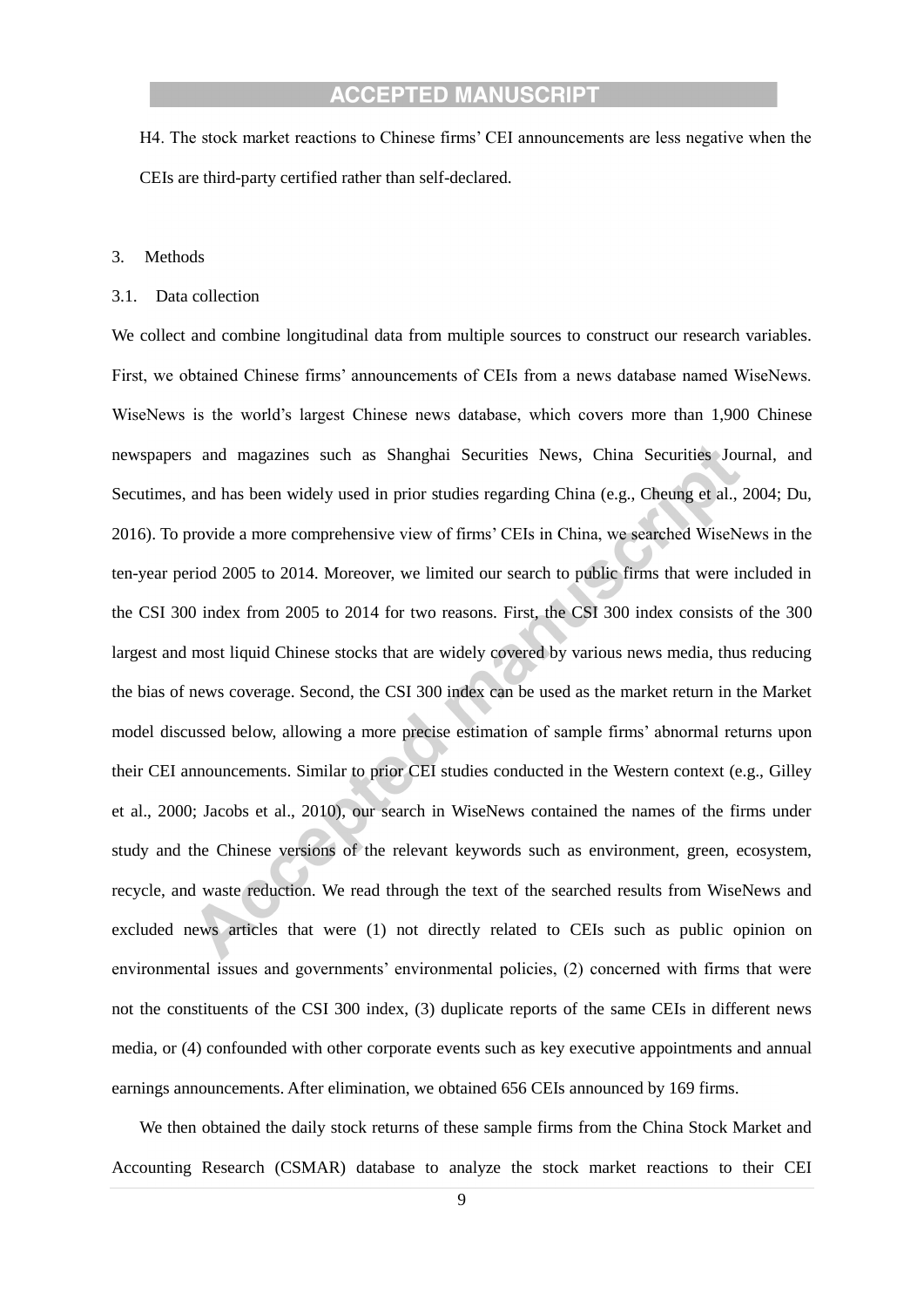announcements. The CSMAR database contains the stock return data of all the firms publicly traded in China since 1990, and has been widely used in prior event studies concerning Chinese firms (e.g., Calomiris et al., 2010; Xu et al., 2012). The CSMAR database also provides the ownership data of these public firms, which enable us to determine whether our sample firms are state-owned or privately-owned (Chen et al., 2010; Wang and Li, 2015). In addition, we relied on the news articles collected from WiseNews to determine whether the specific CEIs concerned were process-focused or product-focused, and whether they were third-party certified or self-declared. Table 1 summarizes the data sources of the key variables used in our research.

--- Table 1 about here ---

#### 3.2. Event study methodology

We employ the event study methodology (MacKinlay, 1997; McWilliams and Siegel, 1997) to quantify stock market reactions to CEI announcements, which is known as abnormal returns (ARs). Basically, ARs are the differences between the actual stock returns with the occurrence of events such as CEI announcements and the expected stock returns had there been no such events. Following prior event studies (e.g., Jacobs et al., 2010; Zhao et al., 2013), we estimate the expected stock returns based on the Market model shown in equation (1). Specifically, we first regress the stock returns ( $R_{it}$ ; the returns of firm i on day t) on the market returns  $(RM_t;$  the returns of the CSI 300 index on day t) over a 200-day estimation period ending 11 days prior to the CEI announcements (Jacobs et al., 2010).

$$
R_{it} = \alpha_i + \beta_i RM_t + \varepsilon_{it} \,. \tag{1}
$$

With the estimates  $\hat{\alpha}_i$  and  $\hat{\beta}_i$  obtained from the estimation period, we calculate the expected stock returns  $(E(R_{it}))$  had there been no CEI announcements:

$$
E(R_{it}) = \hat{\alpha}_i + \hat{\beta}_i RM_t.
$$
 (2)

As a result, the abnormal returns  $(AR_{it})$  due to the CEI announcements can be computed as the difference between the actual stock returns  $(R_{it})$  and the expected stock returns  $(E(R_{it}))$ :

$$
AR_{it} = R_{it} - E(R_{it}) = R_{it} - (\hat{\alpha}_i + \hat{\beta}_i RM_t).
$$
 (3)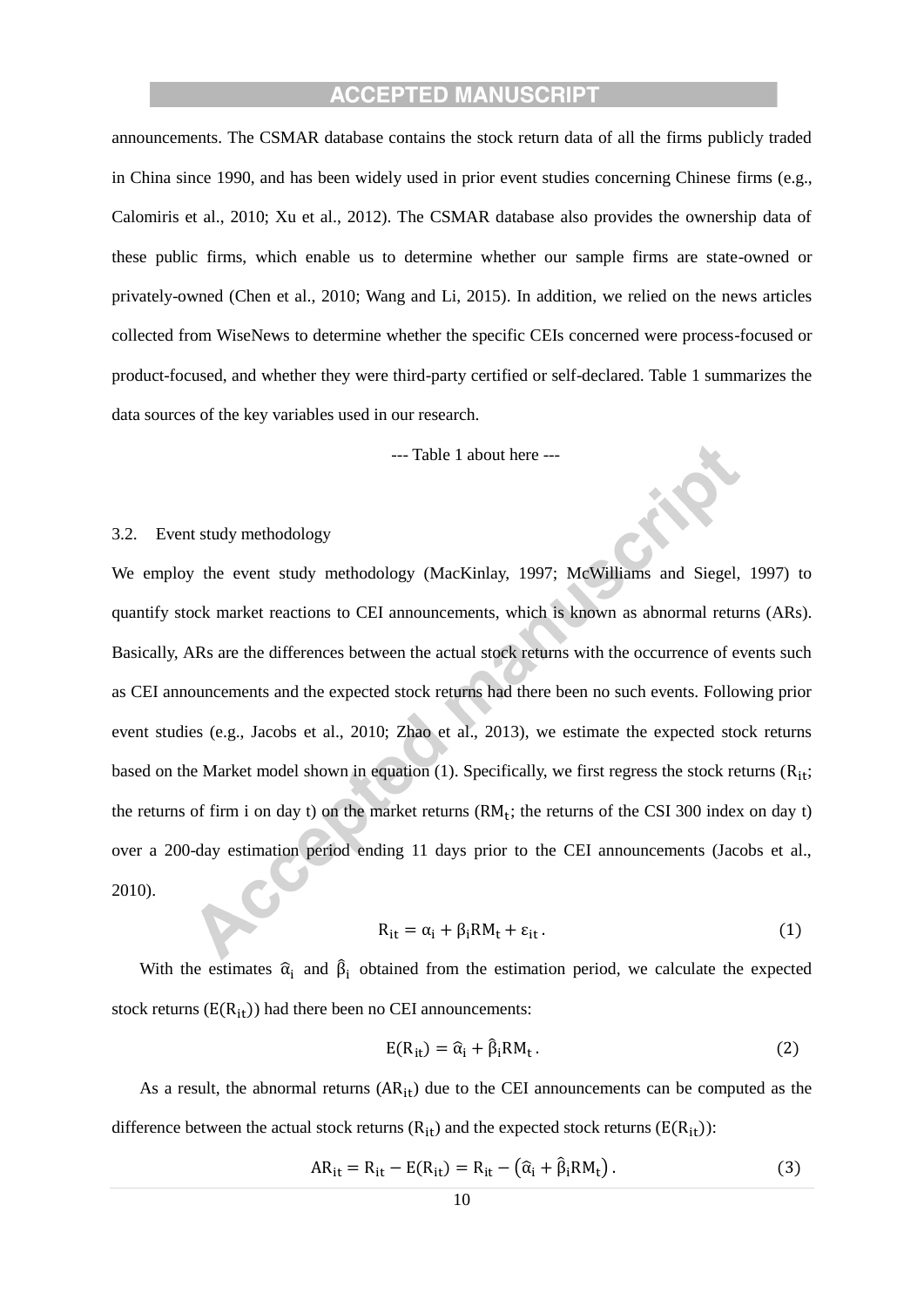Prior studies (e.g., MacKinlay, 1997; McWilliams and Siegel, 1997) suggest calculating the cumulative abnormal returns (CARs) around the event dates (i.e., over an event window) in order to capture the full impact of the event. Following prior event studies (e.g., Ba et al., 2013; Wassmer et al., 2014), we choose three trading days around the event dates (i.e., day  $-1$  to  $+1$ ) as the event window to account for possible information leakages before the event and possible announcements made after stock market closures. Our final sample for the event study reduces from 656 to 556 as the stock return data of some firms are not available in the 200-day estimation period or the three-day event window. Consistent with prior event studies (e.g., Gilley et al., 2000; Jacobs et al., 2010), we apply both parametric test (i.e., the t-test) and non-parametric test (i.e., the Wilcoxon-signed rank test) to analyze the statistical significance of ARs and CARs.

#### 3.3. Cross-sectional regression analysis

Consistent with prior event studies (e.g., Ba et al., 2013; Flammer, 2013; MacKinlay, 1997), we construct a cross-sectional regression model as shown below to analyze how CARs may vary across different CEIs and firms. The use of regression enables us to control for other firm-, industry-, and time-specific factors that may be related to CARs.

 $CARS_i = \beta_0 + \beta_1$ Process-focused or product-focused CEIs<sub>i</sub>

- +  $\beta_2$ State-owned or privately-owned firms<sub>i</sub>
- +  $\beta_3$ Third- party certified or self-declared CEIs<sub>i</sub> +  $\beta_4$ Firm Size<sub>i</sub>
- +  $\beta_5$ Firm Profitability<sub>i</sub> +  $\beta_6$ Time Trend<sub>i</sub> + Industry Dummies +  $\varepsilon_i$ . . (4)

CARs are based on the empirical findings from the event study that are able to "capture the significant effect of the event" (McWilliams and Siegel, 1997, p. 636). Consistent with prior CEI research (e.g., Aragon-Correa and Sharma, 2003; Christmann, 2000; Gilley et al., 2000), we code process-focused CEIs such as those reducing the use of hazardous materials in manufacturing processes and redesigning production systems to lower their environmental impact as 1, and product-focused CEIs such as those creating new types of environmentally-friendly products and reducing the environmental impact of existing products as 0. Following prior studies in the Chinese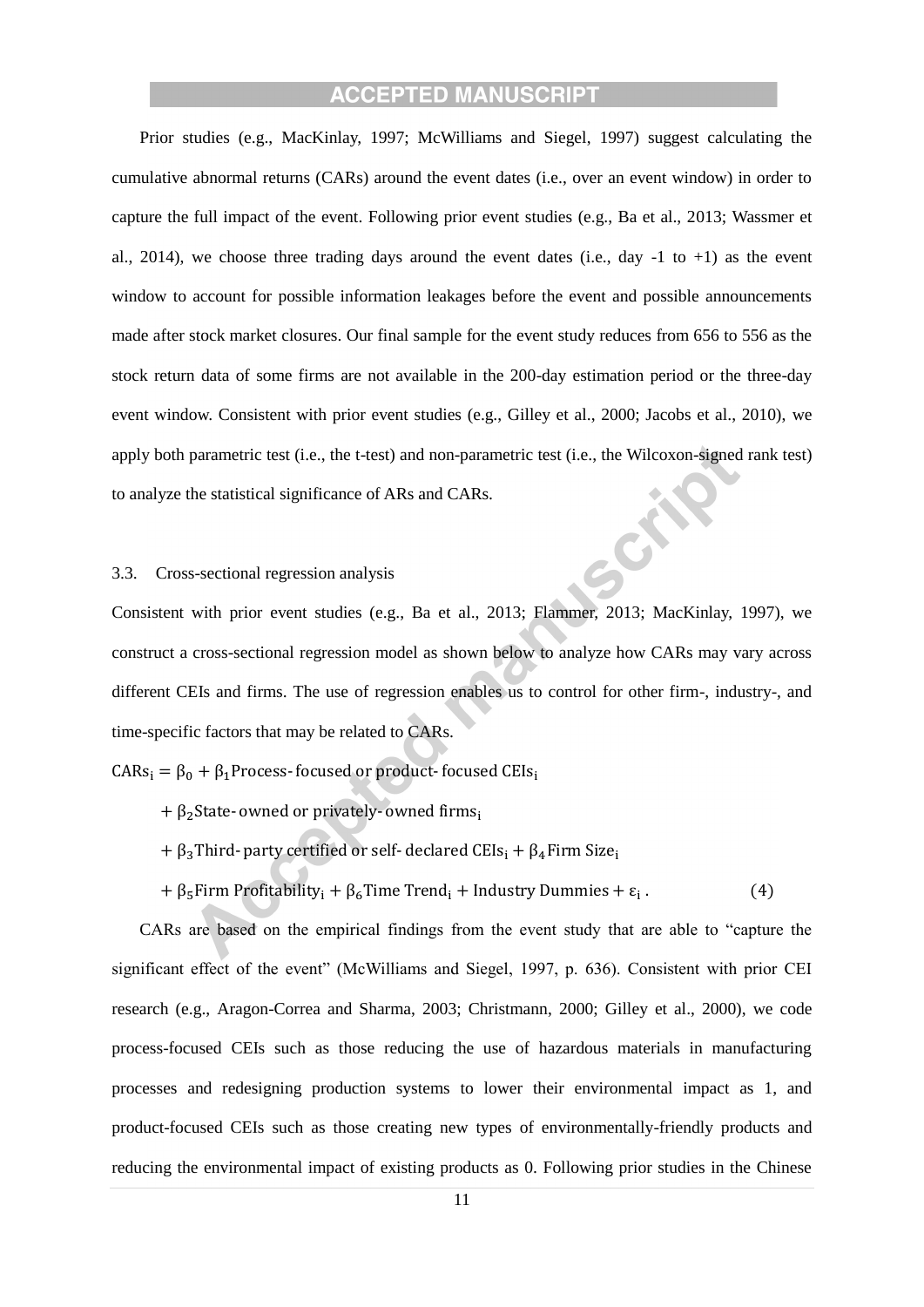context (e.g., Chen et al., 2010; Wang and Li, 2015), we regard a Chinese firm as state-owned if it is ultimately owned or controlled by the central or local government (coded as 1), and privately-owned otherwise (coded as 0). Finally, we code third-party certified CEIs such as environmental awards and certifications as 1, and self-declared CEIs as 0 (Jacobs et al., 2010).

We control for firm size and firm profitability in the regression model as they may be related to CARs (Flammer, 2013; Gilley et al., 2000; Jacobs et al., 2010). We measure firm size as the natural logarithm of total assets (Flammer, 2013) and firm profitability as return on assets (Tang et al., 2016). We also include time trend and industry dummies to account for unobserved time and industry effects. Time trend is measured as the difference between a CEI's announcing year and 2005 (Flammer, 2013), while industry dummies are coded based on the industry classification compiled by the China **PLASH** Securities Regulatory Commission (Lo et al., 2010).

#### 4. Results

#### 4.1. The abnormal returns of CEIs

The test results of abnormal returns are presented in Table 1. Panel A of Table 1 shows the abnormal returns on individual days around the CEI announcements (i.e., days -1, 0, and +1, respectively). Although the abnormal returns on day -1 are not statistically significant ( $p > 0.1$  for both the t-test and Wilcoxon signed-rank test), they become significant on both days 0 and  $+1$  ( $p < 0.1$  for the t-test and p < 0.01 for the Wilcoxon signed-rank test). This suggests that there is no evidence of information leakage before CEI announcements but possible announcements made after stock market closures. Such a pattern of stock market reactions is consistent with prior research conducted in the Chinese context (e.g., Zhao et al., 2013). Moreover, the mean and median abnormal returns on both days 0 and +1 are negative, indicating that investors react negatively to CEI announcements of Chinese firms. The cumulative abnormal returns (CARs) shown in Panel B of Table 1 provide further evidence. In particular, the mean and median CARs over both the two-day (i.e., days -1 to 0 and days 0 to +1) and three-day (i.e., days -1 to +1) event windows are negative, while both the t-test ( $p < 0.05$ ) and Wilcoxon signed-rank test ( $p < 0.01$ ) are significant for the CARs from days 0 to +1. Therefore, H1 is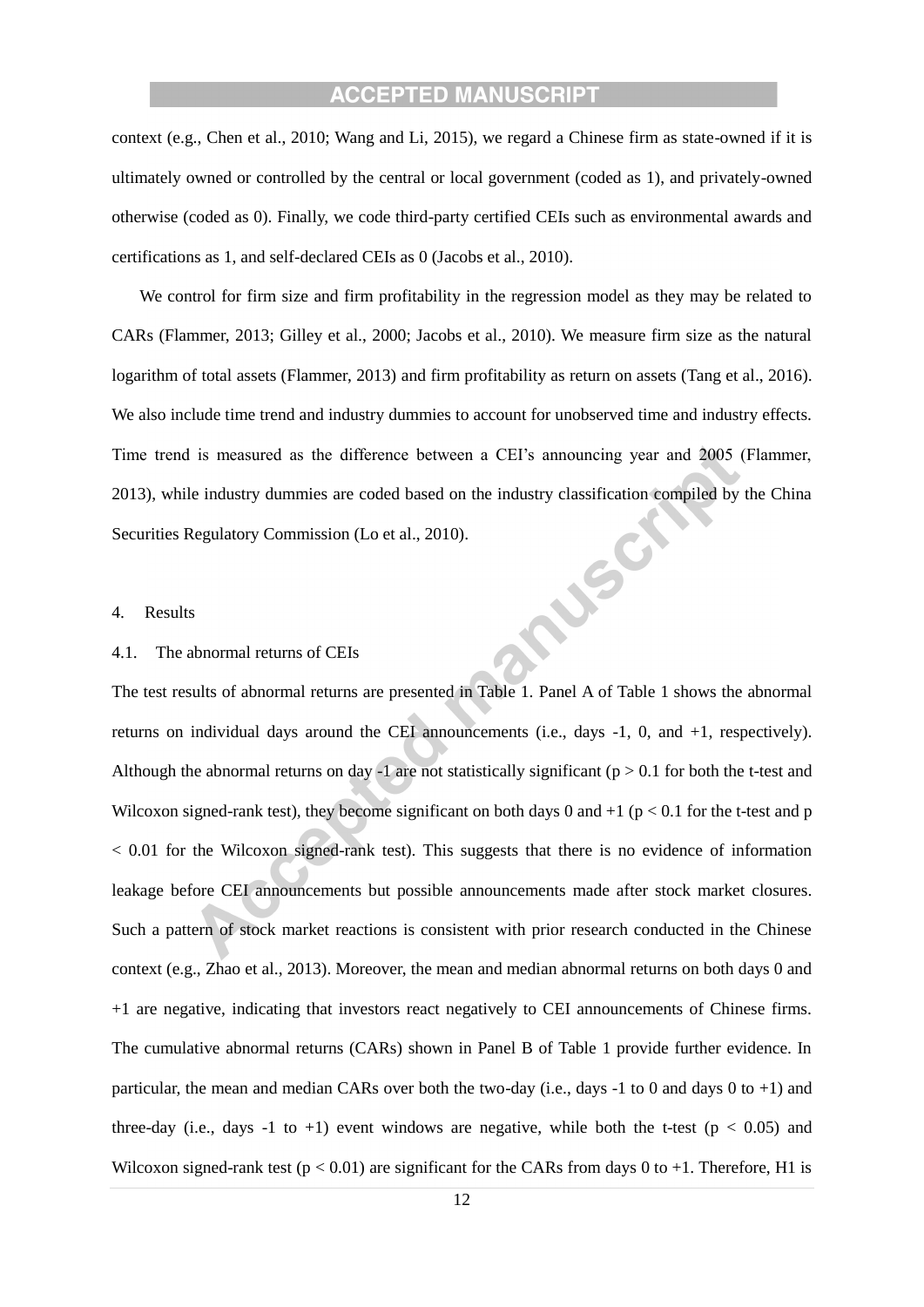supported.

--- Table 2 about here ---

#### 4.2. Cross-sectional regression results

As the stock market does not react significantly on day  $-1$  ( $p > 0.1$  for both the t-test and Wilcoxon signed-rank test), we rely on the CARs from days  $0$  to  $+1$  as the dependent variable in our cross-sectional regression analysis. In fact, Panel B of Table 1 shows that the mean and median CARs from days 0 to  $+1$  are more negative than those from days  $-1$  to  $+1$ , suggesting that a two-day window (i.e., days 0 to  $+1$ ) is "long enough to capture the significant effect of the event" (McWilliams and Siegel, 1997, p. 636).

--- Table 3 about here ---

# --- Table 4 about here ---

Table 3 shows the correlations among all the variables included in our regression analysis while Table 4 presents the regression results. In Table 4, Model 1 is the basic model including all the control variables and industry dummies. Models 2 to 4 add the three hypothesized variables, sequentially, to Model 1. All the four models are significant ( $F \ge 1.594$ ,  $p < 0.01$ ) with adjusted R-squares ranging from 0.054 to 0.074. The number of observations in all the four models is 551, which is reduced from 556 in Table 2 due to missing data for some control variables.

Two control variables, namely firm profitability and time trend, remain significant ( $p < 0.1$ ) across the four models. While firm profitability is negatively related to CARs, time trend is positively related to CARs. This suggests that investors react more negatively to CEIs announced by more profitable firms but react more positively to CEIs announced in recent years. The first hypothesized variable, process-focused or product-focused CEIs, is negative and significant ( $p < 0.05$ ) from Models 2 to 4, indicating that the abnormal returns are more negative when CEIs are process-focused rather than product-focused. Therefore, H2 is supported. Moreover, the second hypothesized variable, state-owned or privately-owned firms, is also negative and significant ( $p < 0.01$ ) in Models 3 and 4. This shows that the stock market reacts more negatively to CEIs announced by state-owned rather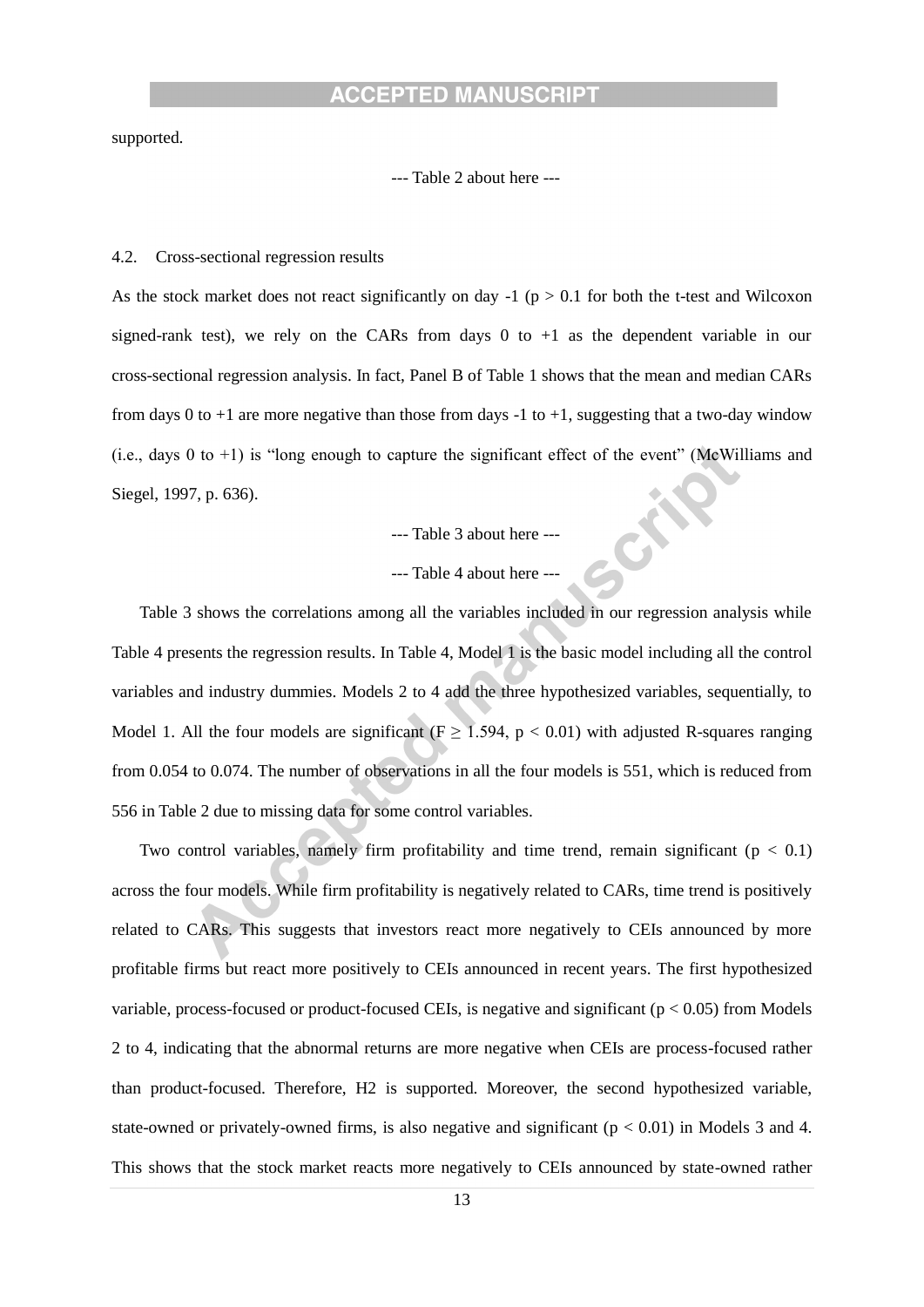than privately-owned firms, supporting H3. The final hypothesized variable, third-party certified or self-declared CEIs, is positive but not statistically significant ( $p > 0.1$ ) in Model 4, suggesting that there is no evidence that the abnormal returns of third-party certified CEIs are different from those of self-declared CEIs. Thus H4 is not supported.

#### 5. Discussion

In this research we examine stock market reactions to CEIs in China. In contrast to the findings in the Western context, we find that Chinese investors react negatively to CEIs. In other words, unlike investors in Western countries, Chinese investors may believe that CEIs would lower the profitability of a firm, i.e., environmental initiatives and business objectives are likely to be in conflict. Previous research in the US suggests that CEIs lower the operational costs of firms, improving their productivity (see, e.g., Ba et al., 2013; Klassen and McLaughlin, 1996). Through CEIs, firms minimize waste, energy, and material consumption, and reduce environmental compliance costs (Jacobs et al., 2010). By channelling more resources to environmental management, firms can reduce overall operational expenses and improve their corporate images, leading to higher profitability. However, it seems that the same belief is not commonly shared among Chinese investors. Why do Chinese investors view firms' environmental initiatives differently?

Buyaert (2012) explained that Chinese stakeholders as a whole are less concerned about a firm's activities related to corporate social responsibility. With fast economic development in the past decades, Chinese investors expect high growth rates in their invested firms and quick returns from their stock investments. The investment community does not encourage investments in compliance and socially responsible actions, which are considered as a long-term orientation for many Chinese stock investors. Also, the environmental laws, regulations, and requirements are in a state of flux within the country, and are often inconsistently enforced across regions (Zu and Song, 2009; Buyaert, 2012). A firm's long-term environmental orientation might be seen as a risky investment and might not lead to any short-term advantage to the firm. In fact, it has been observed that China's fast economic growth has tended to stimulate risk-taking investments in the country (Li and Tang, 2010;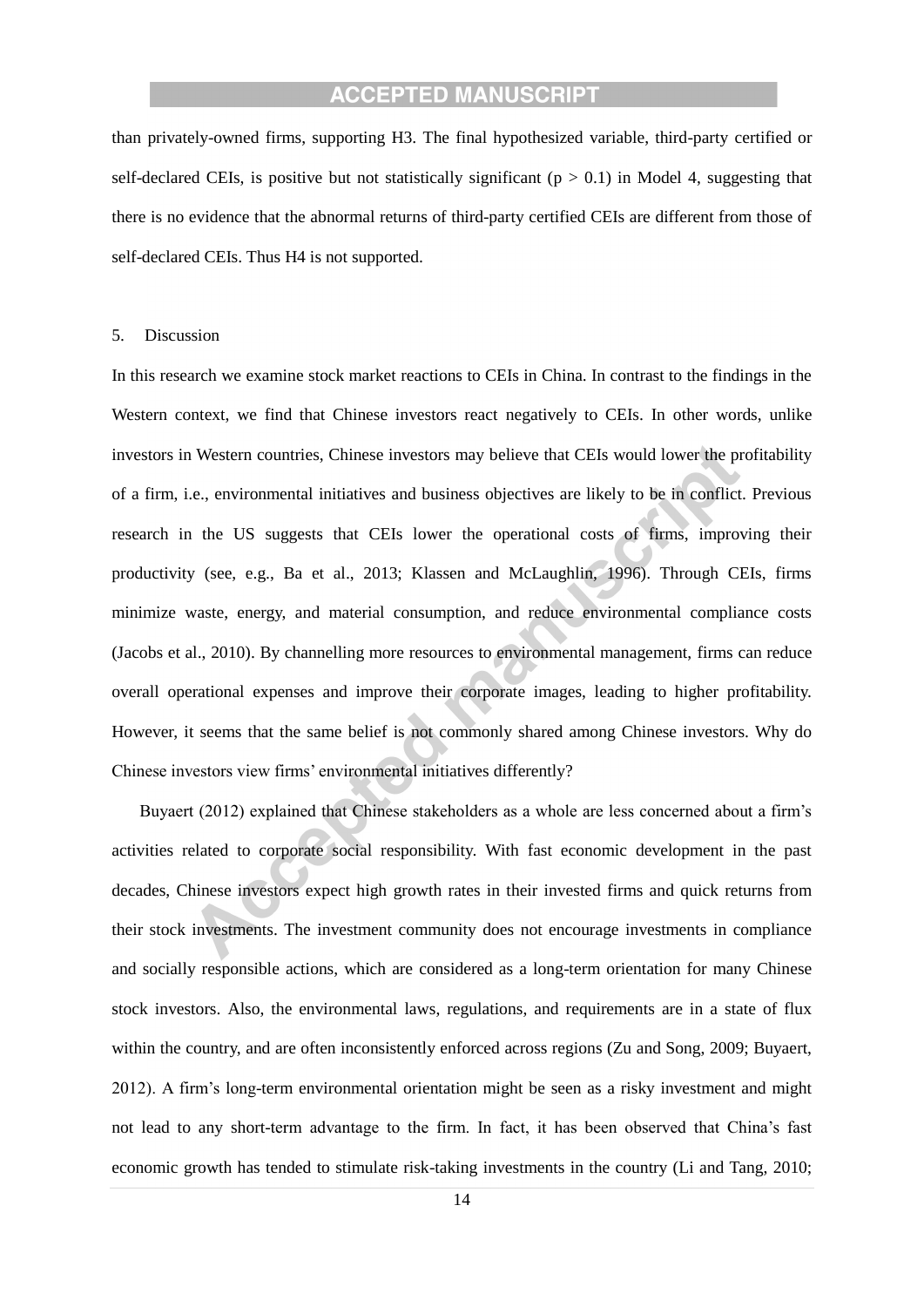Buyaert, 2012). A firm's environmental orientation, at such time of dramatic growth in the Chinese economy, is not viewed as attractive to stock investors. Furthermore, given that historically Chinese brands are under-developed and many successful Chinese firms are original equipment manufacturers, supporting brand building through environmental initiatives is considered as an even less attractive option to investors (Li et al., 2013).

As our finding regarding the negative stock market reactions to CEI announcements contradicts the pervasive claim that "it pays to be green" (Endrikat, 2015; Molina-Azorín et al., 2009), one may question the robustness of our results, especially considering the relatively short event window (i.e., three days from days -1 to +1) adopted in our research. To address this concern, we conduct additional analyses on CARs over longer event windows to check the sensitivity of our finding. In particular, we calculate CARs over 5 days (days -2 to +2), 11 days (days -5 to +5), and 21 days (days -10 to +10), respectively, as shown in Table 5. The results show that the mean and median CARs remain negative in these three longer event windows. Moreover, the Wilcoxon signed-rank test is statistically significant ( $p < 0.1$ ) in all these three event windows. Therefore, these additional tests provide further support for our conclusion that investors react negatively to firms' CEI announcements in China.

### --- Table 5 about here ---

Although we find negative stock market reactions to Chinese firms' CEI announcements, we do not encourage Chinese firms to behave in environmentally irresponsible ways. In fact, Chinese firms' environmental violation events still have negative effects on their market value (Xu et al., 2012). Moreover, our regression results shown in Table 4 also suggest that stock markets react more positively to Chinese firms' CEI announcements in recent years. Firms thus need to pay more attention to this changing behaviour of Chinese investors in recent years and should not exclude CEI investments from their future business plans.

On the other hand, to encourage more Chinese firms to engage in CEIs, the Chinese government needs to further enhance the cost reduction and revenue gain mechanisms of CEIs in China, which in turn helps change the perception of Chinese investors about CEIs. For instance, the government should continue to redouble enforcement of regulations across different areas in China, encouraging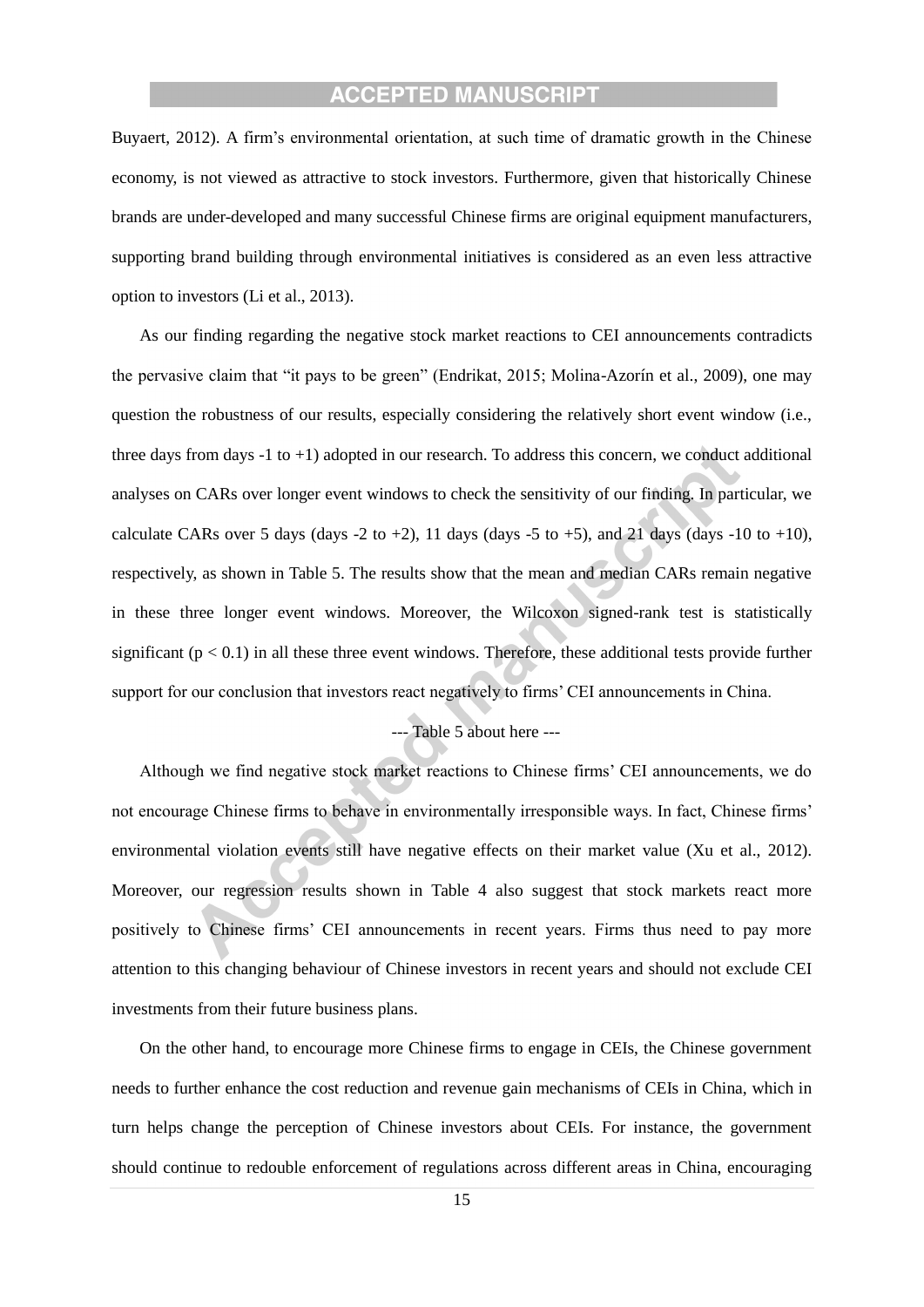firms to improve environmental performance to reduce costs, rather than to avoid punishment by moving to other areas with lax enforcement of regulations. Similarly, the government should continue to increase the environmental awareness of Chinese consumers and stimulate green consumption, thus benefiting environmentally responsible firms in terms of revenue gain. We believe that once the cost reduction and revenue gain mechanisms of CEIs become clear in China, investors will favour Chinese firms' CEI investments.

Furthermore, consistent with the finding in the Western context, we find that Chinese investors react relatively more positively (or less negatively) to product-focused initiatives as compared with process-focused initiatives. This shows that, to a certain extent, Chinese investors recognize the reputational effect of environmental concerns through products, but not processes. Gilley et al.'s (2000) study in the US suggested that investors respond more positively to product-focused CEIs due to the reputational effect. They explained that process-focused CEIs have little effect on enhancing a firm's goodwill with stakeholders as consumers often pay scant attention to firms' operations. They maintained that the "potential reputation enhancing benefits of process-driven initiatives are not realized, translating into a negative reaction" (Gilley et al., 2000, p. 1210). Accordingly, it seems that Chinese firms can move strategically to implement product-focused CEIs in order to increase shareholders' value.

Also, consistent with the finding of Jacobs et al.'s (2010) study in the US, we find no significant difference in market reaction to self-declared and third-party certified CEIs. In the Chinese context, the stock market does not positively react even if such CEIs are externally endorsed (e.g., ISO 14001 or environmental awards bestowed by the government organizations). The results reinforce our argument that Chinese investors have less concern for corporate environmental activities, even if such efforts are verified externally.

Unique to the Chinese context, we find that investors react more negatively to CEIs in state-owned enterprises, as compared with privately-owned corporations. Li and Foo (2015) found that the quality of corporate social responsibility (CSR) reporting has a much stronger effect in lowering the capital cost for privately-owned firms. In contrast, the quality of CSR reports, either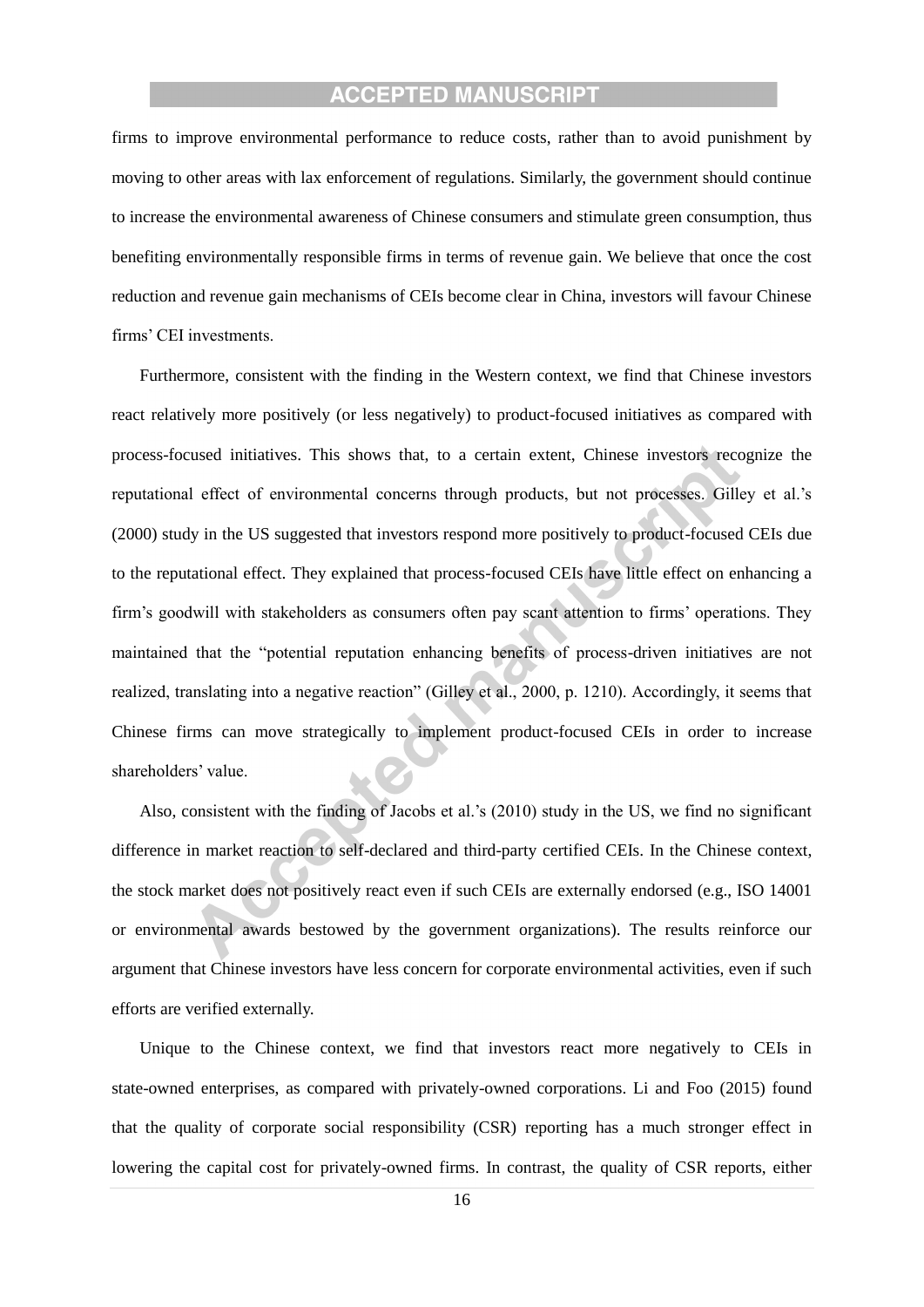voluntary or mandatory, has no effect on the capital cost for state-owned enterprises. State-owned enterprises, which are backed up by the Chinese government, are considered as less risky investments in the stock market. As state-owned enterprises are often protected by the government, mitigating firm risks through environmental initiatives is considered as less attractive. On the other hand, private firms in the Chinese stock market are often controlled by proprietors with diverse backgrounds, making the signalling effect of CEIs relatively important (Li and Foo, 2015).

In China, state-owned enterprises consume more resources from society, including easy access to capital, government subsidies, and policy advantages (Cheung et al., 2015). Nevertheless, state-owned enterprises are also under greater pressure to practise CSR and shoulder environmental responsibilities (Van der Laan Smith et al., 2005). In fact, state-owned corporations in China are not only viewed as business enterprises, they are considered as a government authority of the country's economic and social stability (Li and Foo, 2015). For privately-owned firms, engaging in CEIs or CSR activities can be a way for developing positive corporate images and building political connections with the government, which in turn enhances their public images and reputations in the investment community. However, being state-owned, there is no need to develop government connections through CEIs as all their senior executives are government officials (Cheung et al., 2015). As privately-owned firms are disadvantaged in the marketplace, CEIs are relatively more relevant in building legitimacy, reputation, and confidence in investors (Qian et al., 2015). The stock market thus reacts less negatively to CEIs in private firms.

For state-owned enterprises, social and environmental duties are an accepted part of their corporate responsibility. Qian et al. (2015) maintained that much of the social and environmental responsibilities are concentrated in the state-owned enterprises in China. For CEIs in state-owned enterprises, investors would be doubtful that "too much social responsibility could disadvantage firms economically" (Zu and Song, 2009, p. 109). Environmental initiatives in state-owned firms would probably be considered as a signal that firms need to sacrifice profits to shoulder social burdens as dictated by the government (Cheung et al., 2015). Historically, state-owned enterprises have been bearing various social responsibilities as required by the government, making profit-making a second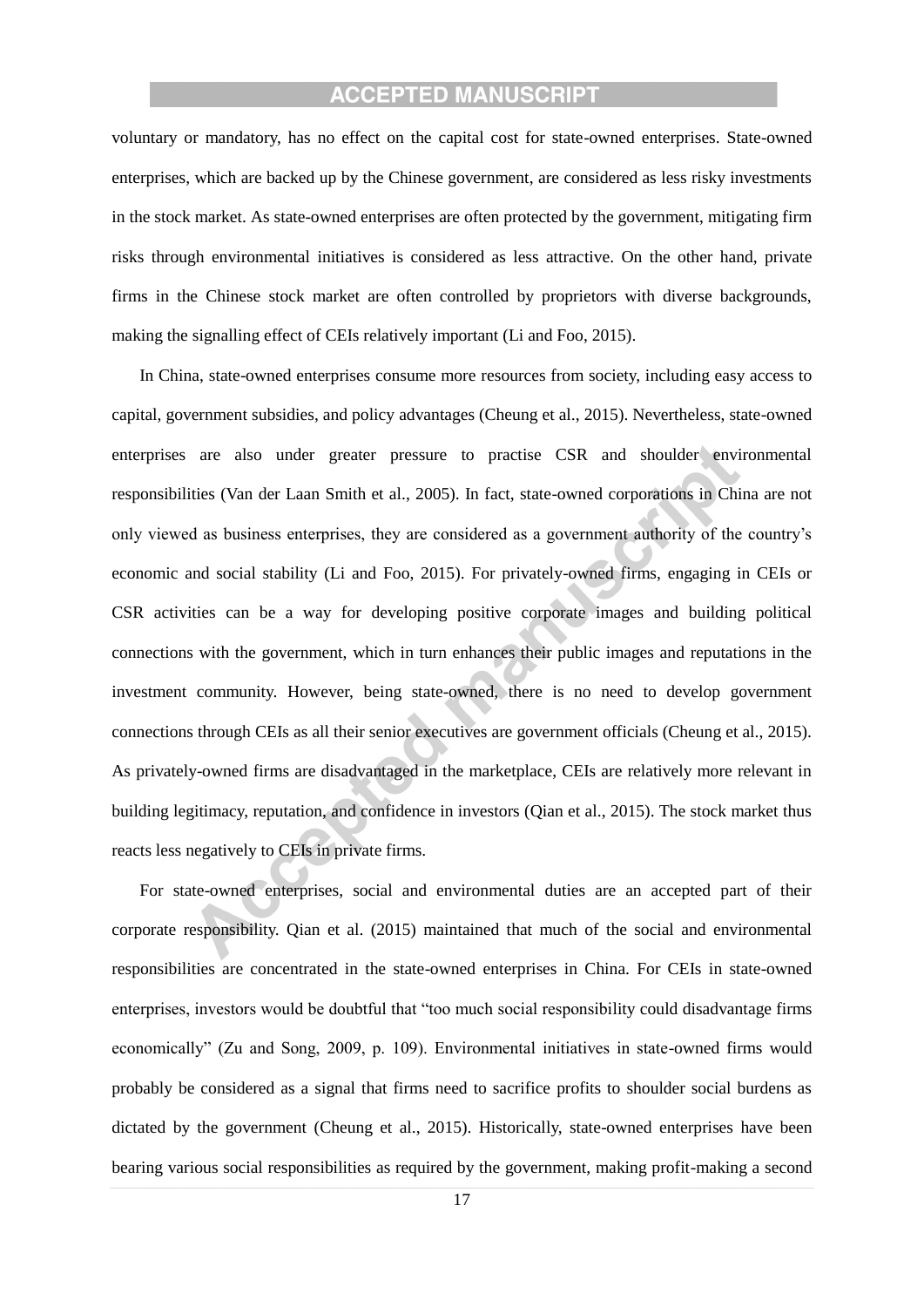priority. For example, state-owned enterprises often have a larger than required workforce to stabilize the job market, absorb price fluctuations, and lower product prices to curb inflation during economic upturns (see, e.g., Markoczy et al., 2013).

In recent years, the Chinese society, including the media and the public, is increasingly aware of the importance of environmental management. We believe that our findings bear some important policy implications. In particular, to motivate firms to take up more environmental responsibilities, it is important to align CEIs with a firm's interest. Such an alignment might involve changing the prevalent view (or at least in the stock market) that environmental protection and a firm's interest are in conflict. This will also rely on government policy to ensure that environmentally-friendly firms are economically advantaged. In this process, the change in the mindset of investors, consumers, and other stakeholders of firms are very important. With internationalization of Chinese enterprises and increasing concern for environmental issues in the country, we believe that there will be some positive changes in this regard for years to come. However, the current scenario does require the attention of both the government and the business community.

Finally, the signalling perspective adopted in our research may offer a fruitful theoretical foundation for future research on CEIs. Signalling theory is suitable for studying CEIs because of the opaque nature of environmental management (Wijen, 2014). In other words, it is not clear whether a CEI, when announced, can benefit the announcing firm financially. In this situation, investors need to rely on other observable signals to interpret the financial consequences of the announced CEI. The signalling perspective is particularly useful in the context of China in which information is more opaque and entities are less accountable (Williams, 2015). Drawing upon signalling theory, researchers can study other interesting questions beyond those addressed in our research. For instance, while our research focuses on investors' reactions to the signals sent by firms announcing CEIs, future research can explore how other stakeholders such as customers, suppliers, and competitors interpret and respond to firms' CEI signals. On the other hand, in addition to the characteristics of firms and CEIs investigated in our research, researchers can examine how the signalling environment in China may moderate stakeholders' reactions to CEIs. For example, stakeholders may react quite differently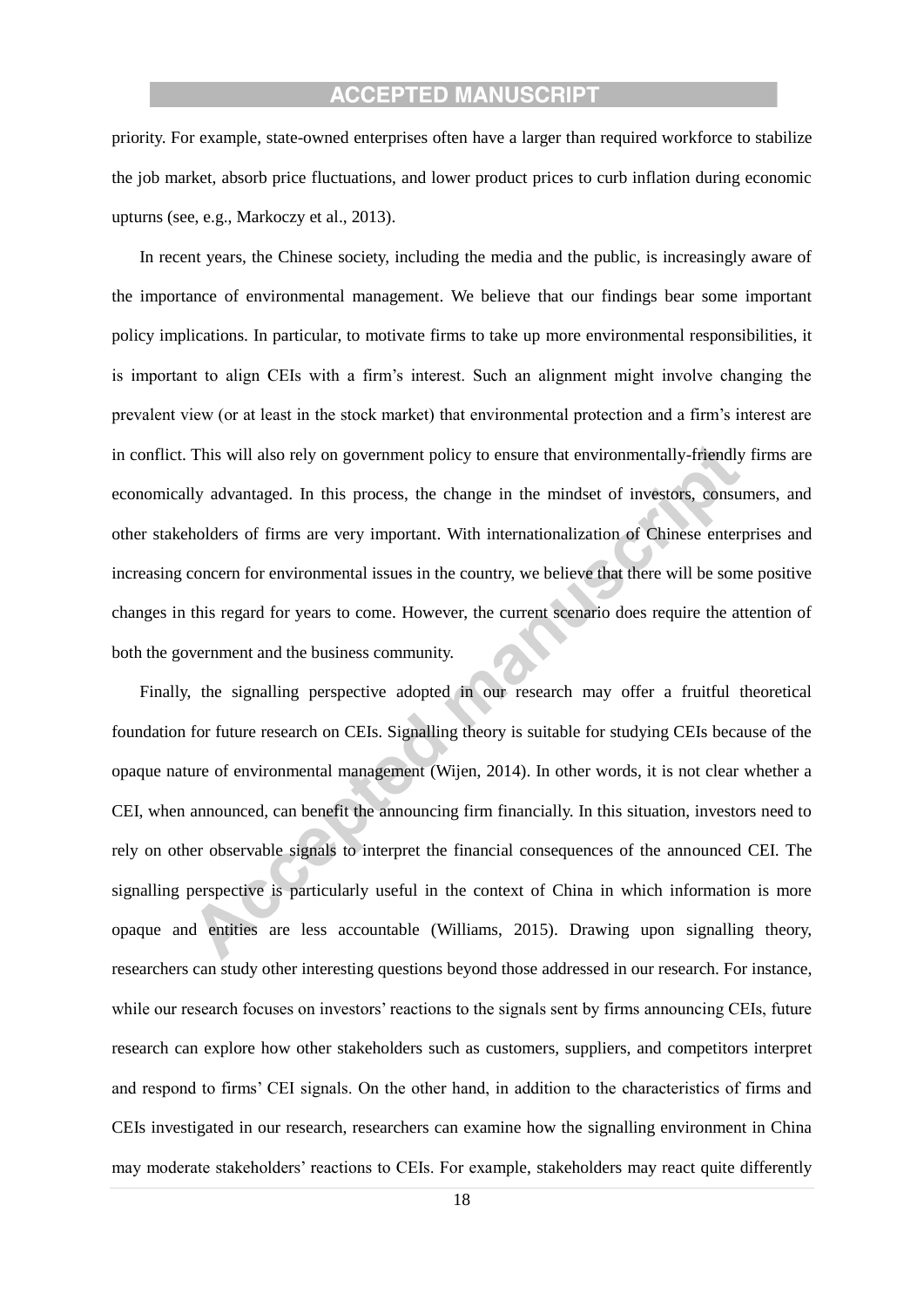to CEIs announced in more polluted areas or industries. Overall, we encourage researchers to adopt the signalling perspective to enrich our understanding of CEIs in general and the Chinese context in particular.

#### 6. Conclusions and Limitations

Consistent with the findings in the Western context, environmental initiatives in the business community in China might be economically motivated rather than morally driven (Zu and Song, 2009). However, in the Western context, investors often consider CEIs as an opportunity to streamline operations, reduce waste, and improve corporate image. However, as reflected by the negative stock reactions, Chinese investors view CEIs differently in that they believe environmental initiatives by firms might be in conflict with shareholder interests. Such a conflict is more pronounced when firms pursue process-based CEIs, which has little reputational effect. It is also more serious in state-owned enterprises, which have traditionally been taking on more social responsibility as dictated by the government. Investors might consider CEIs in state-owned enterprises as signals that firms need to sacrifice profits to shoulder more social responsibility.

There are some limitations in our research. First, we consider market reactions to CEIs generally across all industrial sectors. It is possible that market reactions to some technologically breakthroughs in environment-related sectors might be different. For example, in recent years, the Chinese government has encouraged the development of electric vehicles and the market is very likely to react positively to technology development in such an industry. Also, our research focuses on social responsibility for environmental-related issues, rather than environmental technology that is critical to a particular industry (see, e.g., Ba et al., 2013). Second, as China is undergoing rapid economic, social, and technological development, it is possible that the mindsets of consumers and investors will change in the near future. However, our findings should reflect the scenario in China during a period of fast economic development over the past decade. We believe that, by studying stock market reactions to CEIs, we can better understand the perceived values of CEIs in the investment community. This will enable researchers and practitioners to gain a better understanding of the market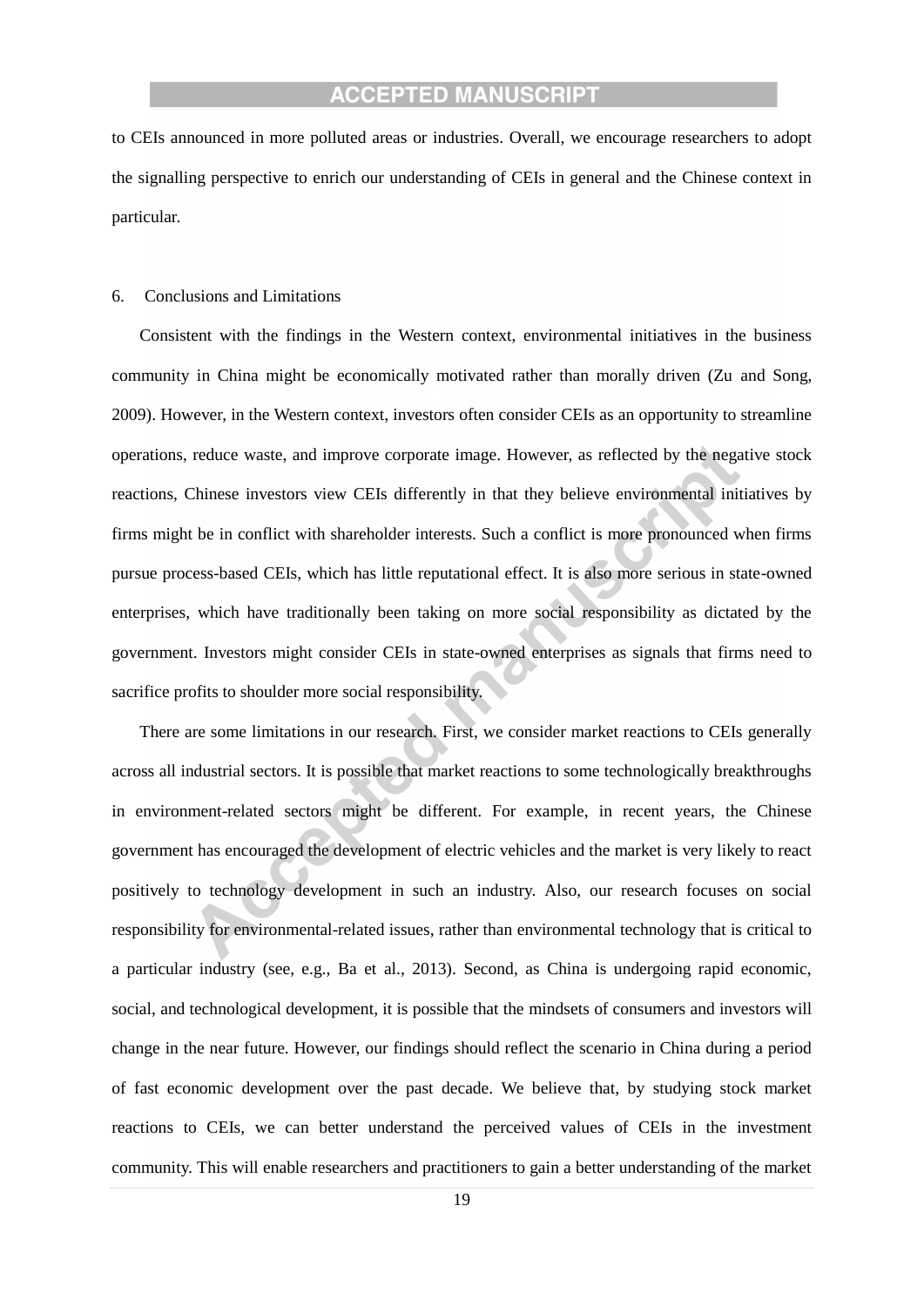values of CEIs, providing important implications for operations management and policy formulation.

#### Acknowledgements

We thank two anonymous referees for their helpful comments on earlier versions of our paper. This research was supported by the Research Grants Council of Hong Kong under grant number PolyU 5502/12H. Cheng was also supported in part by The Hong Kong Polytechnic University under the

Fung Yiu King - Wing Hang Bank Endowed Professorship in Business Administration.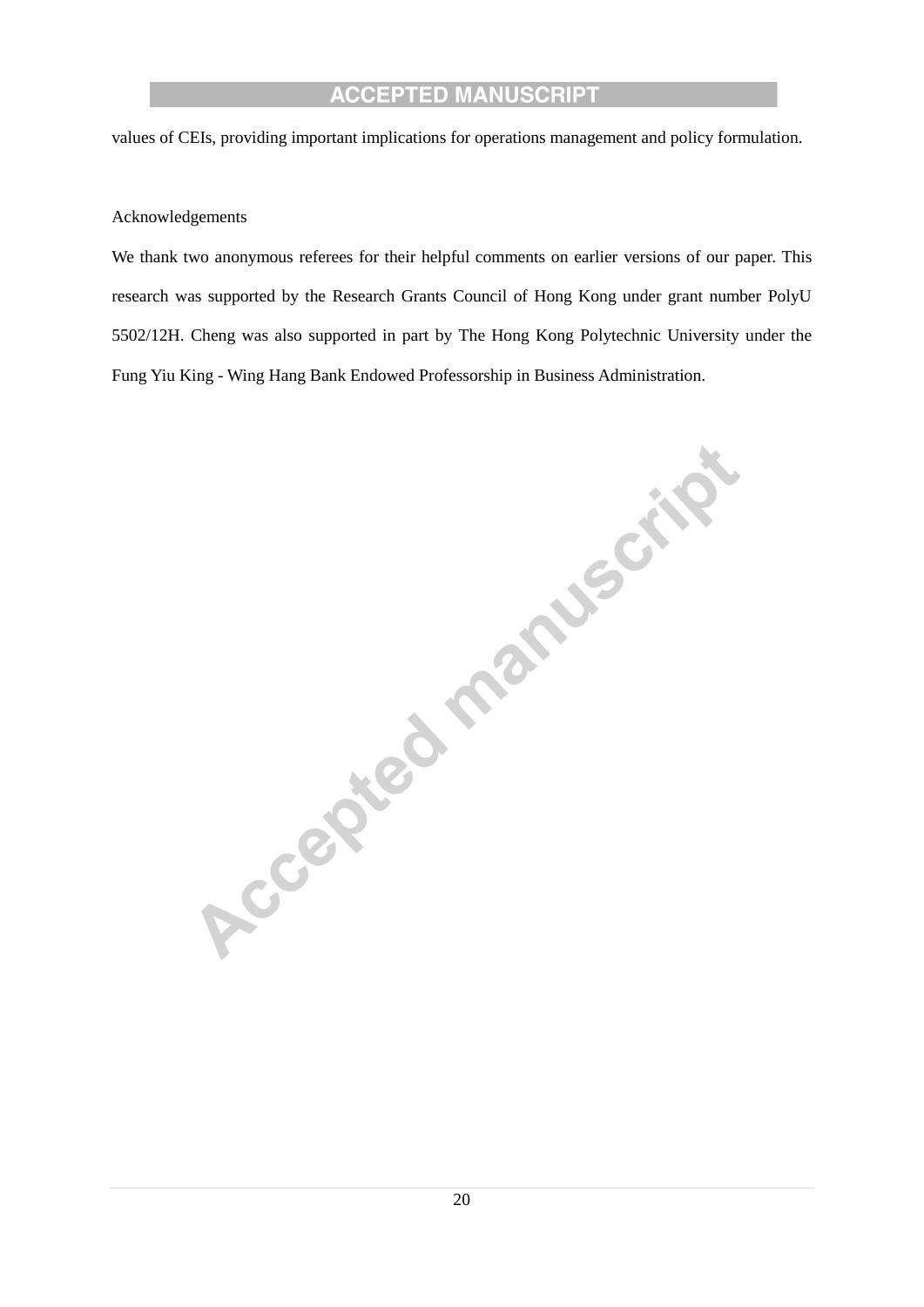References

- Albertini, E. 2013. Does environmental management improve financial performance? A meta-analytical review. Organization & Environment, 26(4), 431-457.
- Aragon-Correa, J.A., Sharma, S. 2003. A contingent resource-based view of proactive corporate environmental strategy. Academy of Management Review, 28(1), 71-88.
- Ba, S., Lisic, L. L., Liu, Q., Stallaert, J. 2013. Stock market reaction to green vehicle innovation. Production and Operations Management, 22(4), 976-990.
- Blanco, E., Rey‐Maquieira, J., Lozano, J. 2009. The economic impacts of voluntary environmental performance of firms: a critical review. Journal of Economic Surveys, 23(3), 462-502.
- Buyaert, P. 2012. CSR and leadership: Can China lead a new paradigm shift? Asian Journal of Business Ethics, 1(1), 73-77.
- Calomiris, C.W., Fisman, R., Wang, Y. 2010. Profiting from government stakes in a command economy: Evidence from Chinese asset sales. Journal of Financial Economics, 96(3), 399-412.
- Chen, H., Chen, J.Z., Lobo, G.J., Wang, Y. 2010. Association between borrower and lender state ownership and accounting conservatism. Journal of Accounting Research, 48(5), 973-1014.
- Cheung, P.S., Huang, R., Lam, W. 2004. Financial activity mining from online multilingual news. International Conference on Information Technology: Coding and Computing. April 5-7, 2004, Las Vegas, Nevada, USA.
- Cheung, Y., Kong, D., Tan, W. and Wang, W. 2015. Being good when being international in an emerging economy: The case of China. Journal of Business Ethics, 130, 805-817.
- Christmann, P. 2000. Effects of "best practices" of environmental management on cost advantage: The role of complementary assets. Academy of Management Journal, 43(4), 663-680.
- Connelly, B.L., Certo, S.T., Ireland, R.D., Reutzel, C.R. 2011. Signaling theory: A review and assessment. Journal of Management, 37(1), 39-67.
- Cordeiro, J.J., Tewari, M. 2015. Firm characteristics, industry context, and investor reactions to environmental CSR: A stakeholder theory approach. Journal of Business Ethics, 130(4), 833-849.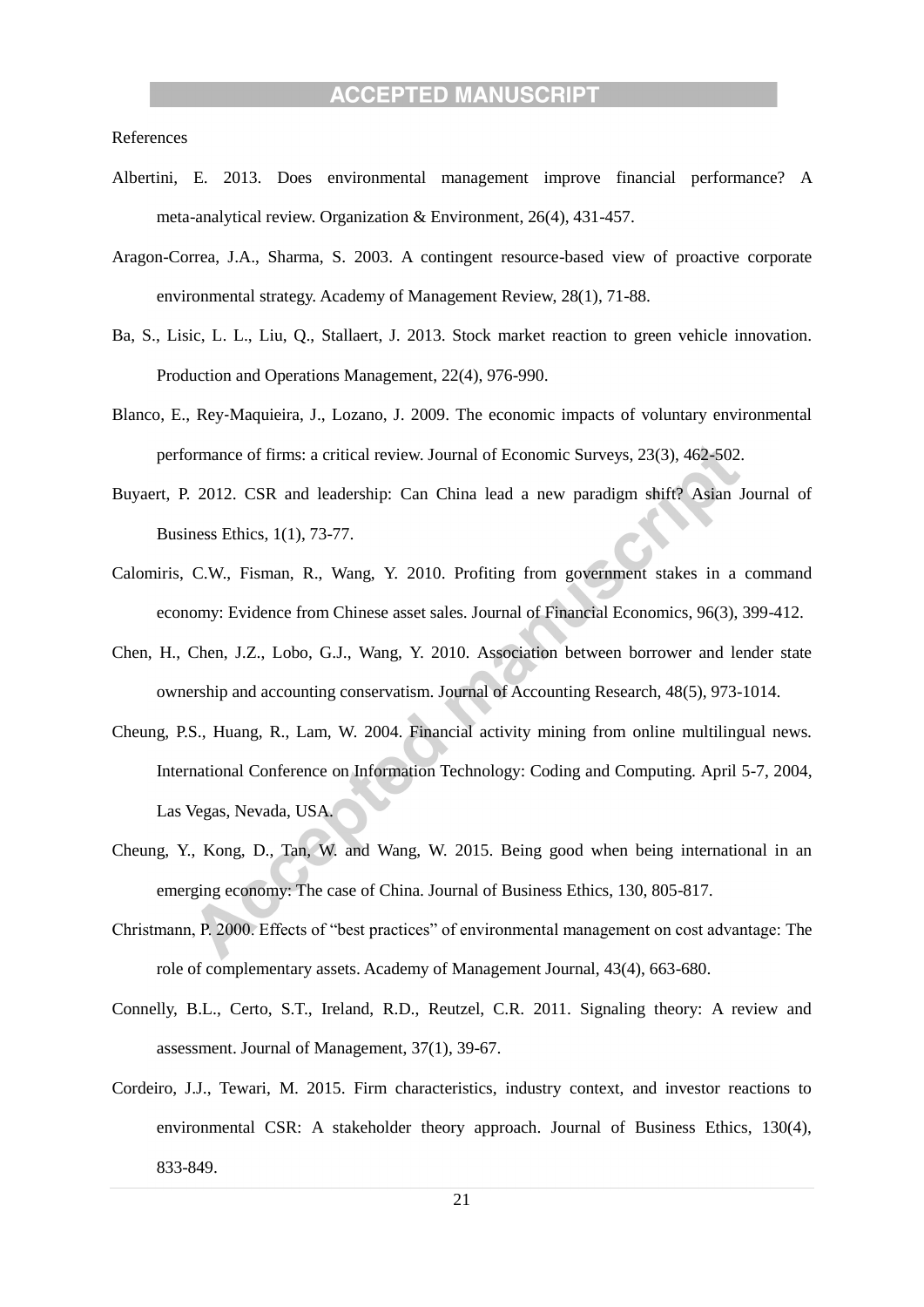- Cui, L., Jiang, F. 2012. State ownership effect on firms' FDI ownership decisions under institutional pressure: A study of Chinese outward-investing firms. Journal of International Business Studies, 43(3), 264-284.
- de Jong, P., Paulraj, A., Blome, C. 2014. The financial impact of ISO 14001 certification: Top-line, bottom-line, or both? Journal of Business Ethics, 119(1), 131-149.
- Dixon-Fowler, H.R., Slater, D.J., Johnson, J.L., Ellstrand, A.E., Romi, A.M. 2013. Beyond "does it pay to be green?" A meta-analysis of moderators of the CEP–CFP relationship. Journal of Business Ethics, 112(2), 353-366.
- Du, Y.R. 2016. Same events, different stories: Internet censorship in the Arab Spring seen from China. Journalism & Mass Communication Quarterly, 93(1), 99-117.
- Economy, E., Lieberthal, K. 2007. Scorched earth: Will environmental risks in China overwhelm its opportunities? Harvard Business Review, 85(6), 88-96.
- Endrikat, J. 2015. Market reactions to corporate environmental performance related events: A meta-analytic consolidation of the empirical evidence. Journal of Business Ethics, in press.
- ET Net News Agency, 2015, Chongqing Iron (01053) tips turnaround to profit for FY2014, http://www.etnet.com.hk/www/eng/stocks/realtime/quote\_news\_detail.php?section=related&co de=1053&newsid=ETE250123202.
- Flammer, C. 2013. Corporate social responsibility and shareholder reaction: The environmental awareness of investors. Academy of Management Journal, 56(3), 758-781.
- Friedman, M., 1970. The social responsibility of business is to increase its profits. New York Times Magazine, 32(33), 122-126.
- Gao, G., Gopal, A., Agarwal, R. 2010. Contingent effects of quality signaling: Evidence from the Indian offshore IT services industry. Management Science, 56(6), 1012-1029.
- Gaur, A.S., Malhotra, S., Zhu, P. 2013. Acquisition announcements and stock market valuations of acquiring firms' rivals: A test of the growth probability hypothesis in China. Strategic Management Journal, 34(2), 215-232.

Gilley, K.M., Worrell, D.L., Davidson, W.N., El-Jelly, A. 2000. Corporate environmental initiatives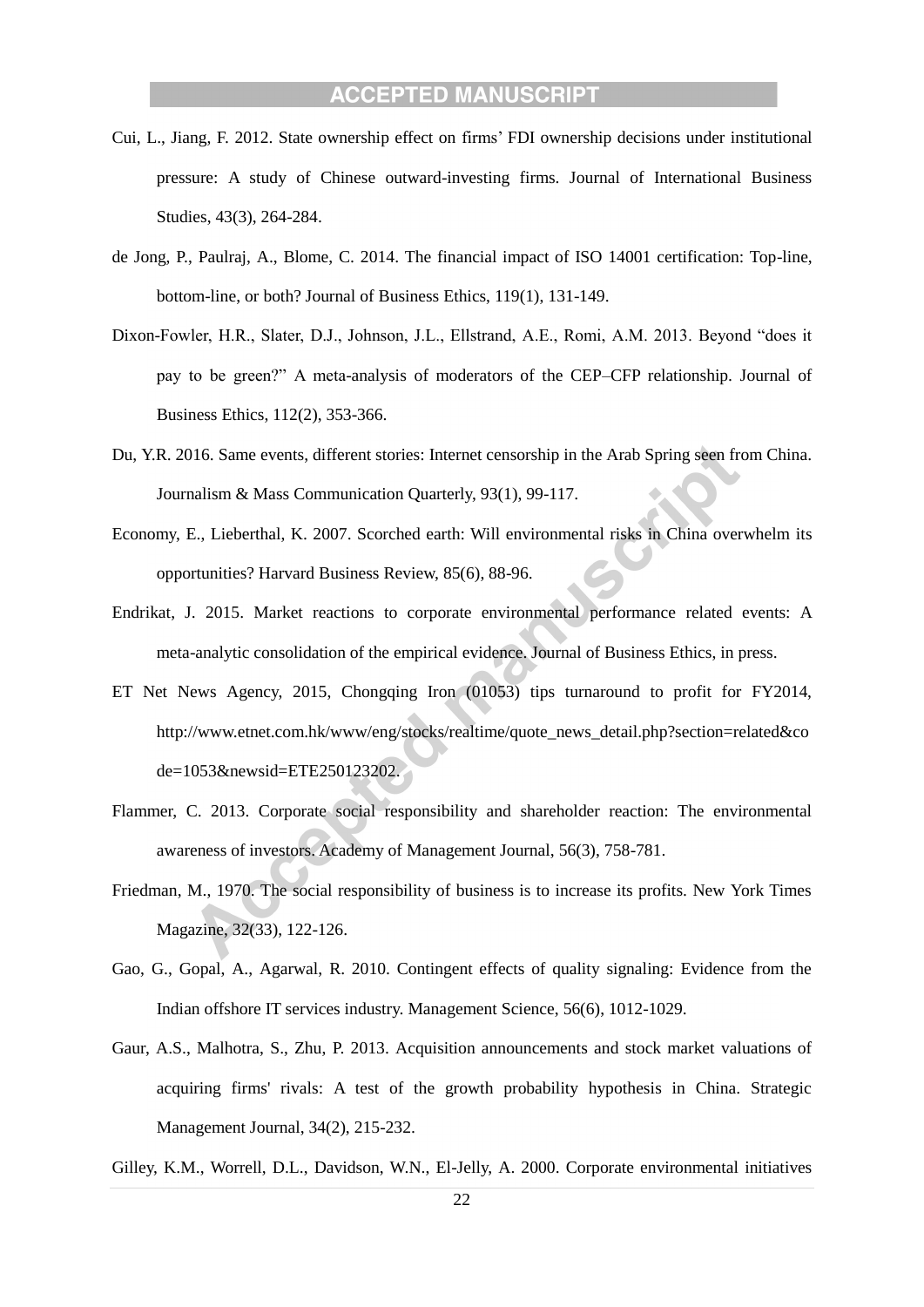and anticipated firm performance: The differential effects of process-driven versus product-driven greening initiatives. Journal of Management, 6(26), 1199-1216.

- Hart, S.L., Ahuja, G. 1996. Does it pay to be green? An empirical examination of the relationship between emission reduction and firm performance. Business strategy and the Environment, 5(1), 30-37.
- Hays. 2014. China awards biggest salary increases in Asia: Hays Salary Guide. http://www.hays.cn/en/press-releases/HAYS\_095178.
- Homburg, C., Vollmayr, J., Hahn, A. 2014. Firm value creation through major channel expansions: Evidence from an event study in the United States, Germany, and China. Journal of Marketing, 78(3), 38-61.
- Hsu, A., Emerson, J., Levy, M., de Sherbinin, A., Johnson, L., Malik, O. Jaiteh, M. 2014. The 2014 Environmental Performance Index. Yale Center for Environmental Law and Policy, New Haven, CT.
- Jacobs, B.W. 2014. Shareholder value effects of voluntary emissions reduction. Production and Operations Management, 23(11), 1859-1874.
- Jacobs, B.W., Singhal, V.R., Subramanian, R. 2010. An empirical investigation of environmental performance and the market value of the firm. Journal of Operations Management, 28(5), 430-441.
- Klassen, R.D., McLaughlin, C.P. 1996. The impact of environmental management on firm performance. Management Science, 42(8), 1199-1214.
- Kong, D., Liu, S., Dai, Y. 2014. Environmental policy, company environment protection, and stock market performance: Evidence from China. Corporate Social Responsibility and Environmental Management, 21(2), 100-112.
- Kramer, M. 2012. What's Wrong with Maximising Shareholder Value? http://www.theguardian.com/sustainable-business/blog/maximising-shareholder-value-irony.
- Li, J., Tang, Y.I. 2010. CEO hubris and firm risk taking in China: The moderating role of managerial discretion. Academy of Management Journal, 53(1), 45-68.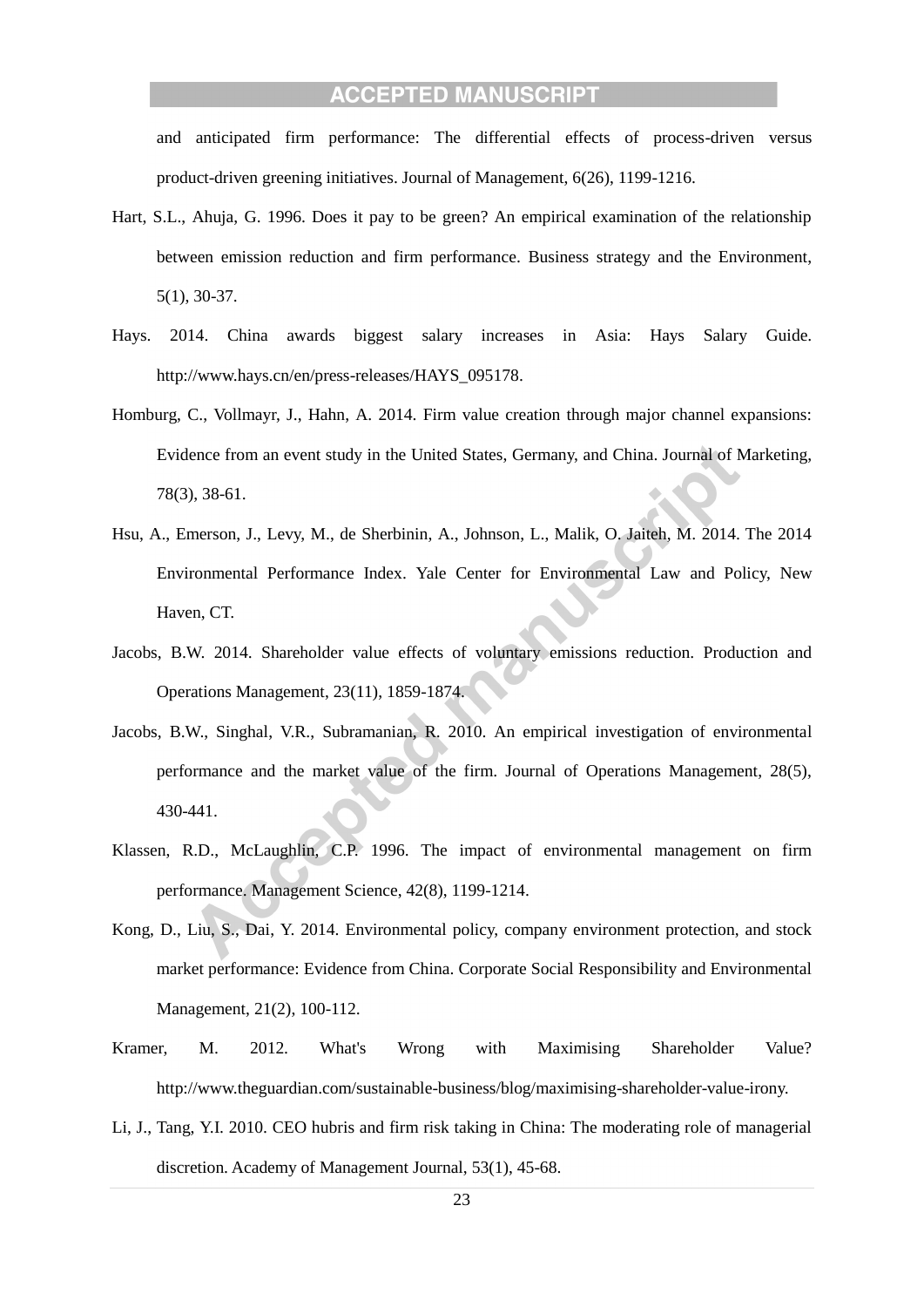- Li, K., Wang, T., Cheung, Y.L., Jiang, P. 2011. Privatization and risk sharing: Evidence from the split share structure reform in China. Review of Financial Studies, 24(7), 2499-2525.
- Li, Q., Luo, W, Wang, Y and Wu, L. 2013. Firm performance, corporate ownership, and corporate social responsibility disclosure in China. Business Ethics: A European Review, 22(2), 159-173.
- Li, Y., Foo, C.T. 2015. A sociological theory of corporate finance: Societal responsibility and cost of equity in China. Chinese Management Studies, 9(3), 269-294.
- Lo, A.W., Wong, R.M., Firth, M. 2010. Can corporate governance deter management from manipulating earnings? Evidence from related-party sales transactions in China. Journal of Corporate Finance, 16(2), 225-235.
- Lucas, M.T., Noordewier, T.G. 2016. Environmental management practices and firm financial performance: The moderating effect of industry pollution-related factors. International Journal of Production Economics, 175, 24-34.
- Lyon, T., Lu, Y., Shi, X., Yin, Q. 2013. How do investors respond to Green Company Awards in China?. Ecological Economics, 94, 1-8.
- MacKinlay, A.C. 1997. Event studies in economics and finance. Journal of Economic Literature, 35(1), 13-39.
- Malik, K. 2013. Human Development Report 2013. United Nations Development Programme, New York, NY.
- Markoczy, L., Sun, S.L., Peng, M.W., Ren, B. 2013. Social network contingency, symbolic management, and boundary stretching. Strategic Management Journal, 34(11), 1367-1387.
- Marquis, C., Zhang, J., Zhou, Y. 2011. Regulatory uncertainty and corporate responses to environmental protection in China. California Management Review, 54(1), 39-63.
- McWilliams, A., Siegel, D. 1997. Event studies in management research: Theoretical and empirical issues. Academy of Management Journal, 40(3), 626-657.
- Melnyk, S.A., Sroufe, R.P., Calantone, R. 2003. Assessing the impact of environmental management systems on corporate and environmental performance. Journal of Operations Management, 21(3), 329-351.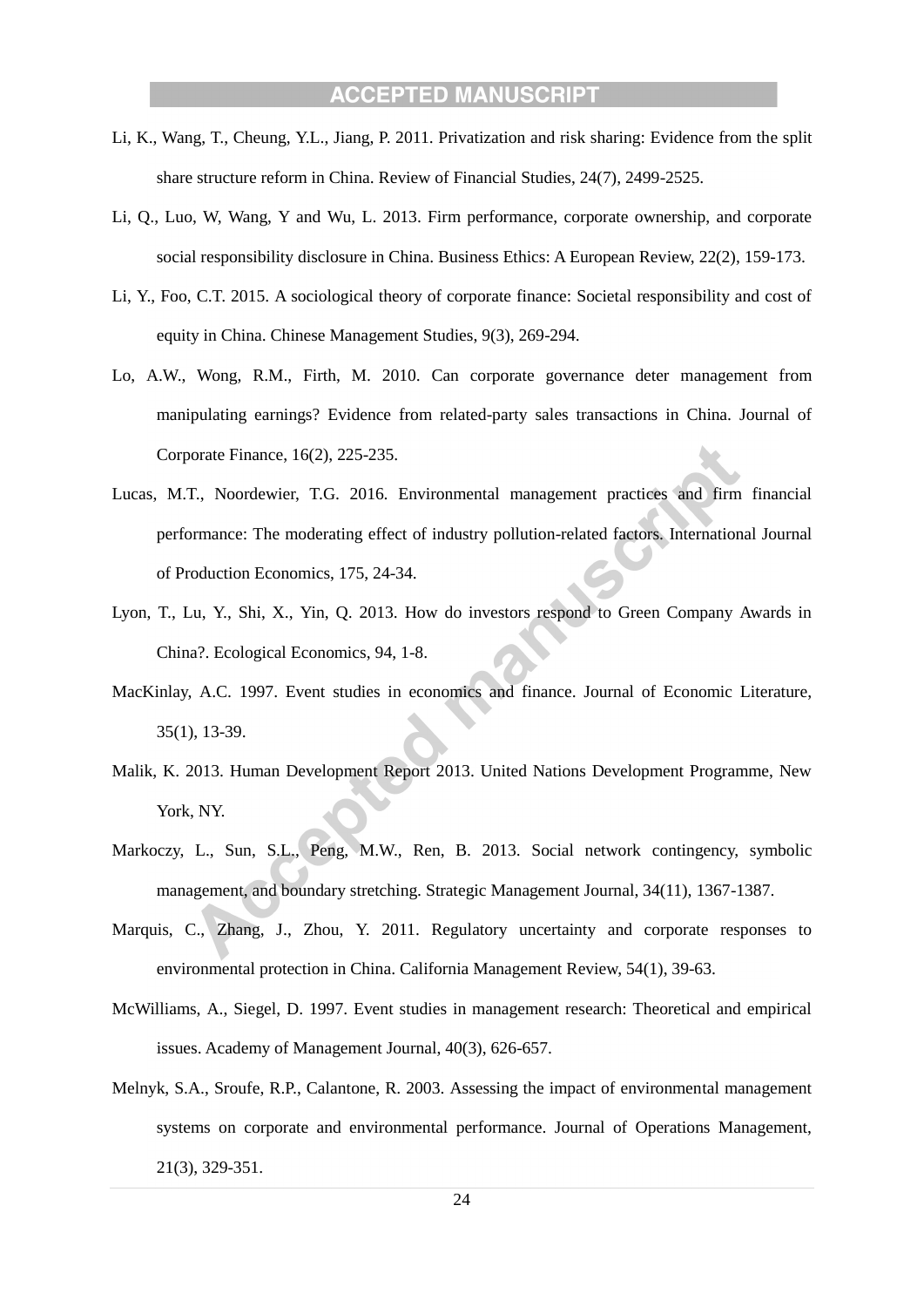- Meng, Z., Lee, S.Y.T. 2007. The value of IT to firms in a developing country in the catch-up process: An empirical comparison of China and the United States. Decision Support Systems, 43(3), 737-745.
- Molina-Azorín, J.F., Claver-Cortés, E., López-Gamero, M.D., Tarí, J.J. 2009. Green management and financial performance: A literature review. Management Decision, 47(7), 1080-1100.
- Neto, J.Q.F., Bloemhof, J., Corbett, C. 2016. Market prices of remanufactured, used and new items: Evidence from eBay. International Journal of Production Economics, 171, 371-380.
- Qian, C., Gao, X., Tsang, A. 2015. Corporate philanthropy, ownership type, and financial transparency. Journal of Business Ethics, 130(4), 851-867.
- Stefan, A., Paul, L. 2008. Does it pay to be green? A systematic overview. Academy of Management Perspectives, 22(4), 45-62.
- Tang, A.K., Lai, K.H., Cheng, T.C.E. 2016. A Multi-research-method approach to studying environmental sustainability in retail operations. International Journal of Production Economics, 171, 394-404.
- Van der Laan Smith, J., Adhikari, A., Tondkar, R.H. 2005. Exploring differences in social disclosures internationally: A stakeholder perspective. Journal of Accounting and Public Policy, 24(2), 123-151.
- Wang, K.T., Li, D. 2015. Market reactions to the first-time disclosure of corporate social responsibility reports: Evidence from China. Journal of Business Ethics, in press.
- Wassmer, U., Cueto, D.C., Switzer, L.N. 2014. The effect of corporate environmental initiatives on firm value: Evidence from Fortune 500 firms. M@n@gement, 17(1), 1-19.
- Wijen, F. 2014. Means versus ends in opaque institutional fields: Trading off compliance and achievement in sustainability standard adoption. Academy of Management Review, 39(3), 302-323.
- Williams, A. 2015. A global index of information transparency and accountability. Journal of Comparative Economics. 43(3), 804–824.

Xu, X.D., Zeng, S.X., Tam, C.M. 2012. Stock market's reaction to disclosure of environmental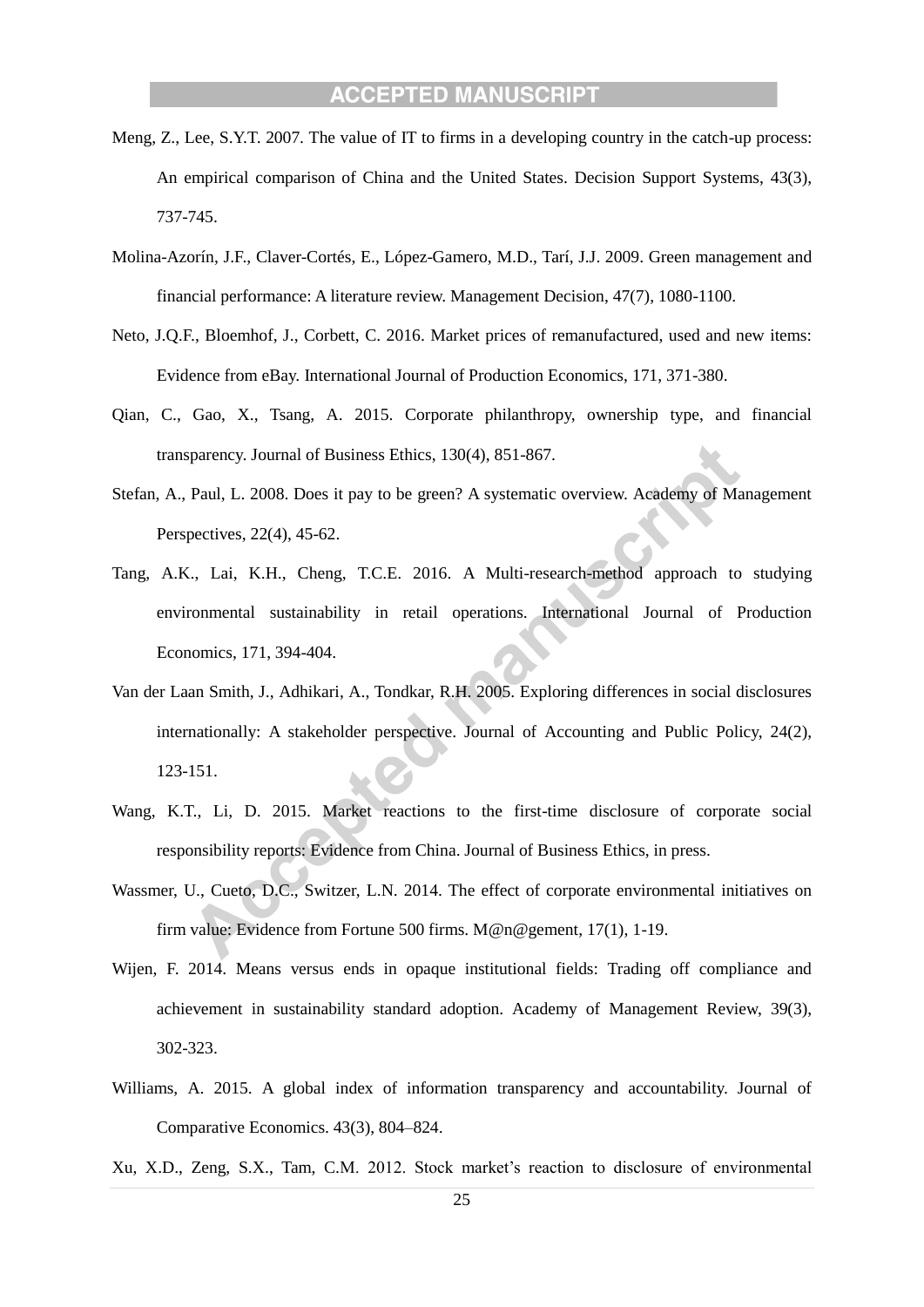violations: Evidence from China. Journal of Business Ethics, 107(2), 227-237.

- Zhao, X., Li, Y., Flynn, B.B. 2013. The financial impact of product recall announcements in China. International Journal of Production Economics, 142(1), 115-123.
- Zhu, Q. 2015. Institutional pressures and support from industrial zones for motivating sustainable production among Chinese manufacturers. International Journal of Production Economics, in press.
- Zhu, Q., Liu, J., Lai, K.H. 2016. Corporate social responsibility practices and performance improvement among Chinese national state-owned enterprises. International Journal of
- Production Economics, 171, 417-426.<br>
Song, L. 2009. Determinants of managerial values on corporate social if<br>
from China. Journal of Business Ethics, 88(1), 105-117.<br>
Contra Journal of Business Ethics, 88(1), 105-117. Zu, L., Song, L. 2009. Determinants of managerial values on corporate social responsibility: Evidence from China. Journal of Business Ethics, 88(1), 105-117.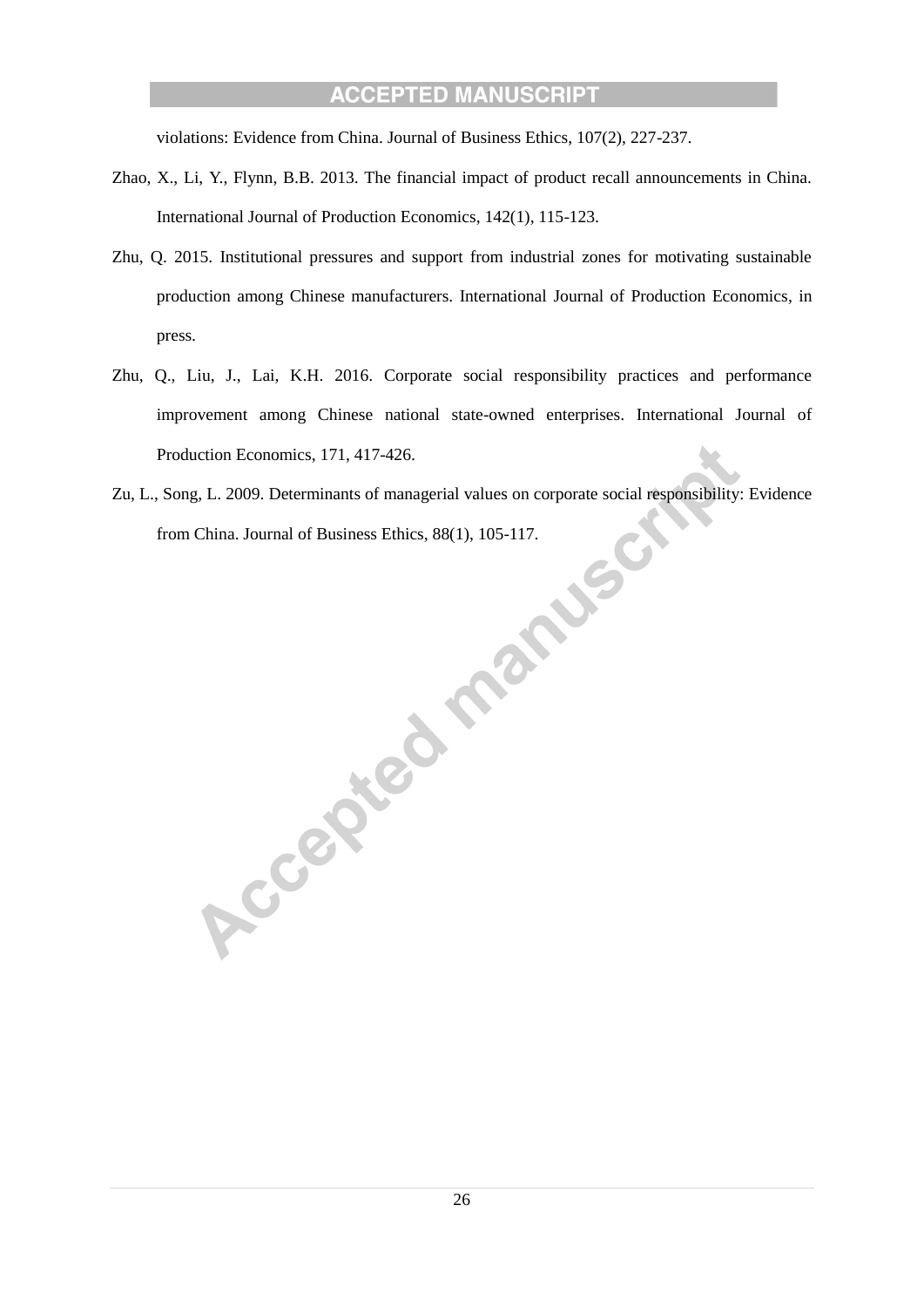| Variable                                                    | Description                                                        | Measurement                                                                                                                   | Data Source  | Reference                                                        |
|-------------------------------------------------------------|--------------------------------------------------------------------|-------------------------------------------------------------------------------------------------------------------------------|--------------|------------------------------------------------------------------|
| Process-focused<br>or<br>product-focused<br><b>CEIs</b>     | Whether the CEIs are<br>process-focused or<br>product-focused.     | Process-focused CEIs $= 1$ ;<br>Product-focused CEIs $= 0$ .                                                                  | WiseNews     | Gilley et al.<br>$(2000)$ , Jacobs<br>et al. (2010).             |
| State-owned or<br>privately-owned<br>firms                  | Whether the firms are<br>state-owned or<br>privately-owned.        | State-owned firms $= 1$ ;<br>Privately-owned firms $= 0$ .                                                                    | <b>CSMAR</b> | Chen et al.<br>$(2010)$ , Wang<br>and Li (2015).                 |
| Third-party<br>certified or<br>self-declared<br><b>CEIs</b> | Whether the CEIs are<br>third-party certified or<br>self-declared. | Third-party certified $CEIs =$<br>1; Self-declared CEIs $= 0$ .                                                               | WiseNews     | Jacobs et al.<br>$(2010)$ , Klassen<br>and McLaughlin<br>(1996). |
| Firm Size                                                   | Size of the announcing<br>firms.                                   | ln(Total Assets)                                                                                                              | <b>CSMAR</b> | Flammer<br>$(2013)$ , Jacobs<br>(2014).                          |
| Firm<br>Profitability                                       | Profitability of the<br>announcing firms.                          | Return on Assets (ROA)                                                                                                        | <b>CSMAR</b> | Flammer<br>$(2013)$ , Tang et<br>al. $(2016)$ .                  |
| <b>Time Trend</b>                                           | When the CEIs are<br>announced.                                    | Year of CEI announcements<br>$-2005$                                                                                          | WiseNews     | Flammer<br>$(2013)$ , Melnyk<br>et al. (2003).                   |
| Industry<br>Dummies                                         | Industry of the<br>announcing firms                                | Binary coding based on the<br>industry classification<br>compiled by the China<br><b>Securities Regulatory</b><br>Commission. | <b>CSMAR</b> | Li et al. (2011),<br>Lo et al. (2010).                           |

Table 1 Key variable descriptions.

27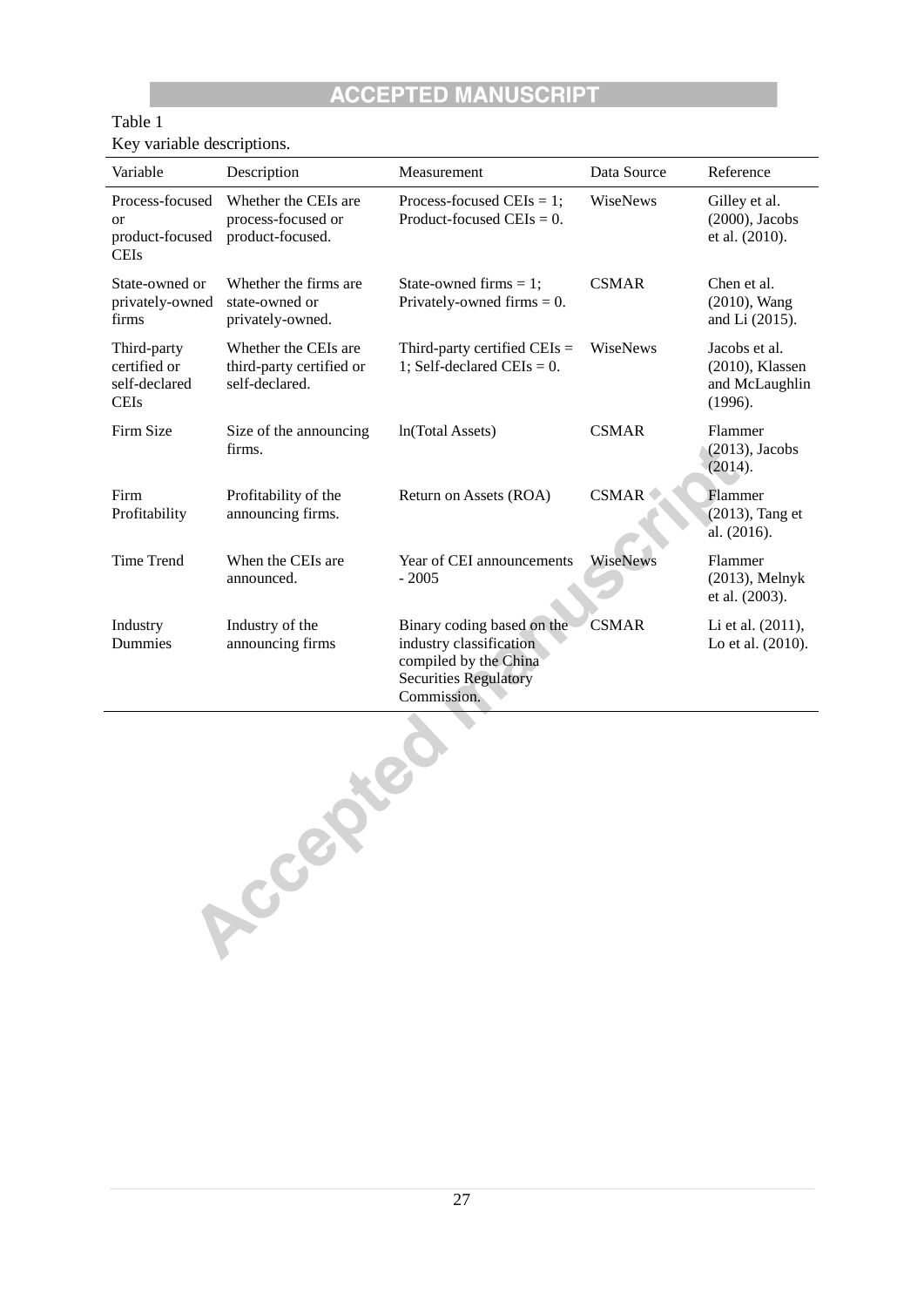| Panel A: Abnormal Returns (ARs) |     |           |                                             |            |                           |  |  |
|---------------------------------|-----|-----------|---------------------------------------------|------------|---------------------------|--|--|
| Day                             | N   | Mean ARs  | Median ARs                                  | t-test     | Wilcoxon signed-rank test |  |  |
| $-1$                            | 556 | $0.07\%$  | $-0.15%$                                    | 0.784      | $-0.791$                  |  |  |
| $\theta$                        | 556 | $-0.13%$  | $-0.17\%$                                   | $-1.516*$  | $-2.608***$               |  |  |
| $+1$                            | 556 | $-0.15%$  | $-0.23%$                                    | $-1.570*$  | $-3.060***$               |  |  |
|                                 |     |           | Panel B: Cumulative Abnormal Returns (CARs) |            |                           |  |  |
| Days                            | N   | Mean CARs | Median CARs                                 | t-test     | Wilcoxon signed-rank test |  |  |
| $-1, 0$                         | 556 | $-0.06\%$ | $-0.23%$                                    | $-0.457$   | $-1.516*$                 |  |  |
| $0, +1$                         | 556 | $-0.28%$  | $-0.33\%$                                   | $-2.068**$ | $-2.998***$               |  |  |
| $-1, +1$                        | 556 | $-0.21%$  | $-0.31\%$                                   | $-1.221$   | $-1.983**$                |  |  |

| Table 2                           |
|-----------------------------------|
| Test results of abnormal returns. |

\*  $p < 0.10$ , \*\*  $p < 0.05$ , \*\*\*  $p < 0.01$  (one-tailed tests).

28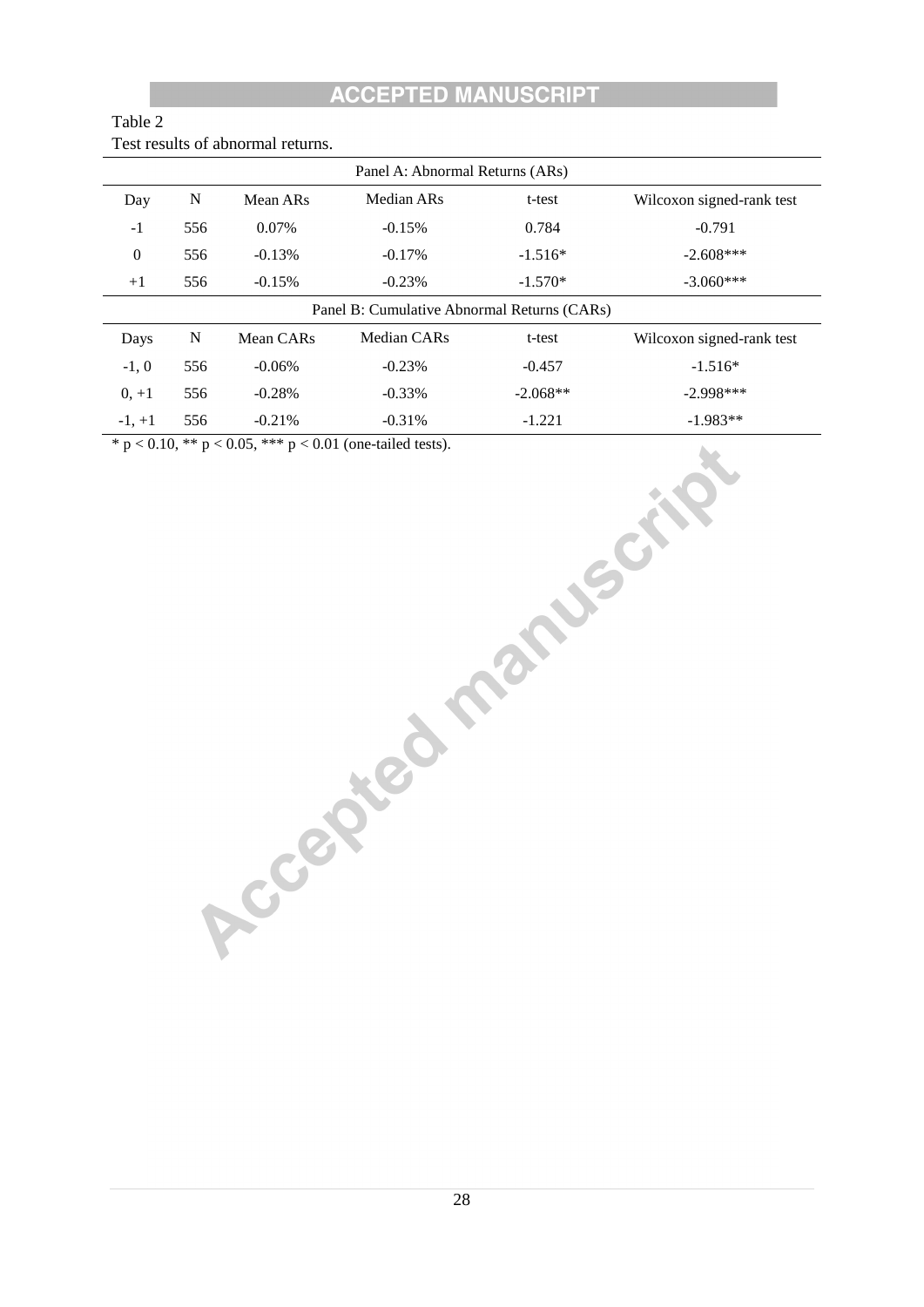| 1 UU 10 J                                         |             |             |            |             |             |            |       |
|---------------------------------------------------|-------------|-------------|------------|-------------|-------------|------------|-------|
| Correlation matrix.                               |             |             |            |             |             |            |       |
| Variable                                          | 1.          | 2.          | 3.         | 4.          | 5.          | 6.         | 7.    |
| 1. CARs                                           |             |             |            |             |             |            |       |
| 2. Firm Size                                      | 0.038       | 1           |            |             |             |            |       |
| 3. Firm Profitability                             | $-0.074*$   | $-0.150***$ | 1          |             |             |            |       |
| 4. Time Trend                                     | $0.073*$    | $0.472***$  | 0.005      | 1           |             |            |       |
| 5. Process-focused or<br>product-focused CEIs     | $-0.132***$ | $-0.131***$ | $0.145***$ | $-0.098**$  | 1           |            |       |
| 6. State-owned or<br>privately-owned firms        | $-0.133***$ | $-0.072*$   | $0.091**$  | $-0.368***$ | $0.306***$  | 1          |       |
| 7. Third-party certified or<br>self-declared CEIs | 0.066       | $-0.130***$ | 0.015      | 0.001       | $-0.126***$ | $-0.091**$ | 1     |
| Mean                                              | $-0.284$    | 24.692      | 0.111      | 4.093       | $-0.374$    | 0.236      | 0.151 |
| <b>Standard Deviation</b>                         | 3.192       | 2.103       | 0.152      | 2.499       | 0.484       | 0.425      | 0.358 |

\* p < 0.10, \*\* p < 0.05, \*\*\* p < 0.01 (two-tailed tests).

Table 3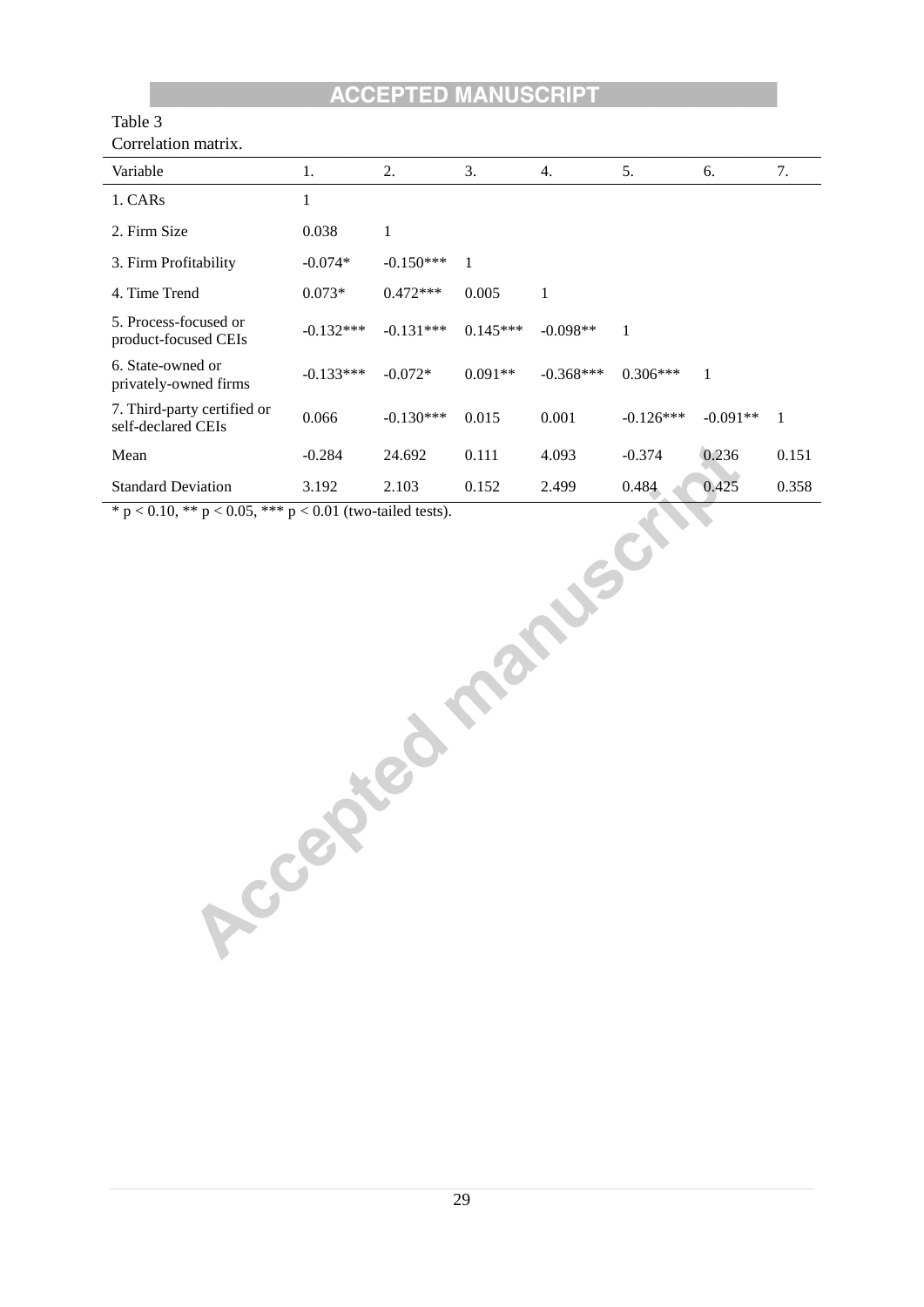### Table 4

|  | Cross-sectional regression results. |  |  |
|--|-------------------------------------|--|--|
|--|-------------------------------------|--|--|

| Variable                                       | Model 1                 | Model 2                   | Model 3                   | Model 4                  |
|------------------------------------------------|-------------------------|---------------------------|---------------------------|--------------------------|
| Intercept                                      | 5.111<br>(1.373)        | 6.032<br>(1.619)          | 5.141<br>(1.381)          | 5.171<br>(1.390)         |
| Firm Size                                      | $-0.252$<br>$(-1.581)$  | $-0.293*$<br>$(-1.838)$   | $-0.219$<br>$(-1.357)$    | $-0.224$<br>$(-1.387)$   |
| Firm Profitability                             | $-2.055*$<br>$(-1.818)$ | $-1.958*$<br>$(-1.740)$   | $-1.938*$<br>$(-1.731)$   | $-1.917*$<br>$(-1.713)$  |
| <b>Time Trend</b>                              | $0.198***$<br>(2.771)   | $0.209***$<br>(2.924)     | $0.132*$<br>(1.719)       | $0.135*$<br>(1.755)      |
| Process-focused or<br>product-focused CEIs     |                         | $-0.839***$<br>$(-2.357)$ | $-0.728**$<br>$(-2.040)$  | $-0.705**$<br>$(-1.974)$ |
| State-owned or<br>privately-owned firms        |                         |                           | $-1.070***$<br>$(-2.549)$ | $1.063***$<br>$(-2.533)$ |
| Third-party certified or<br>self-declared CEIs |                         |                           |                           | 0.510<br>(1.224)         |
| <b>Industry Dummies</b>                        | Included                | Included                  | Included                  | Included                 |
| Number of Observations (N)                     | 551                     | 551                       | 551                       | 551                      |
| R-square                                       | 0.145                   | 0.155                     | 0.166                     | 0.168                    |
| <b>Adjusted R-square</b>                       | 0.054                   | 0.063                     | 0.073                     | 0.074                    |
| F-value                                        | 1.594 ***               | $1.681***$                | 1.787***                  | 1.784***                 |

Notes:

Notes:<br>  $1.$  \*  $p < 0.10$ , \*\*  $p < 0.05$ , \*\*\*  $p < 0.01$  (two-tailed tests for control variables and one-tailed tests for hypothesized variables).<br>
t-statistics are in parentheses.<br>
and the contract of the contract of the contract of the contract of the contract of the contract of the contract of the contract of the contract of the contract o

2. t-statistics are in parentheses.